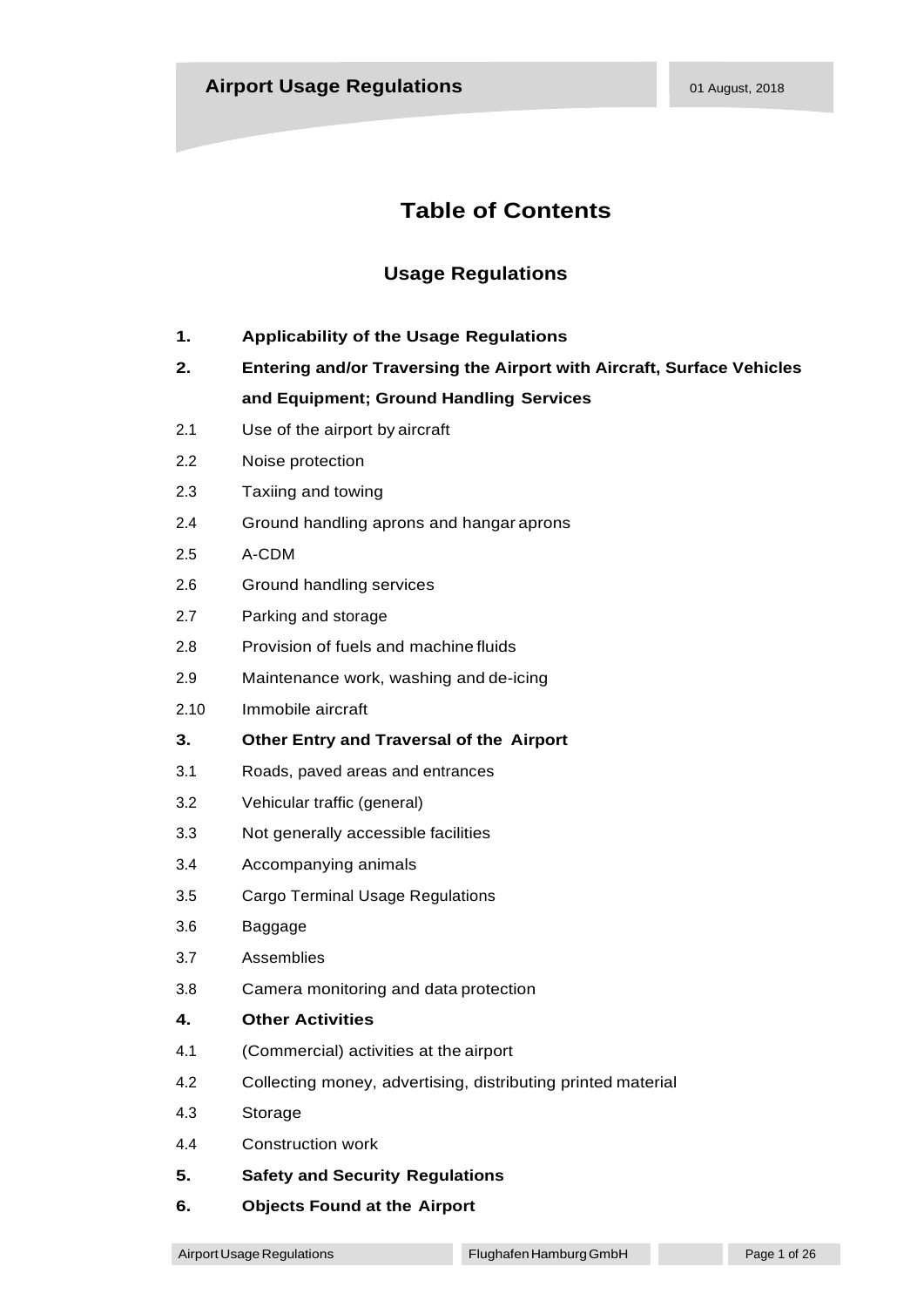# Airport Usage Regulations **Airport Usage Regulations 1 August**, 2018

# **7. Environmental Protection**

- 7.1 Pollution
- 7.2 Waste water
- 7.3 Waste
- 7.4 Air pollution
- 7.5 Reduction of energy consumption levels
- **8. Insurance**
- **9. Violation of the Airport Usage Regulations and Authorisations**
- **10. Place of Fulfilment and Competent Jurisdiction**
- **11. Person Authorised to Accept Service of Documents**
- **12. Reservation of the Right to Modification**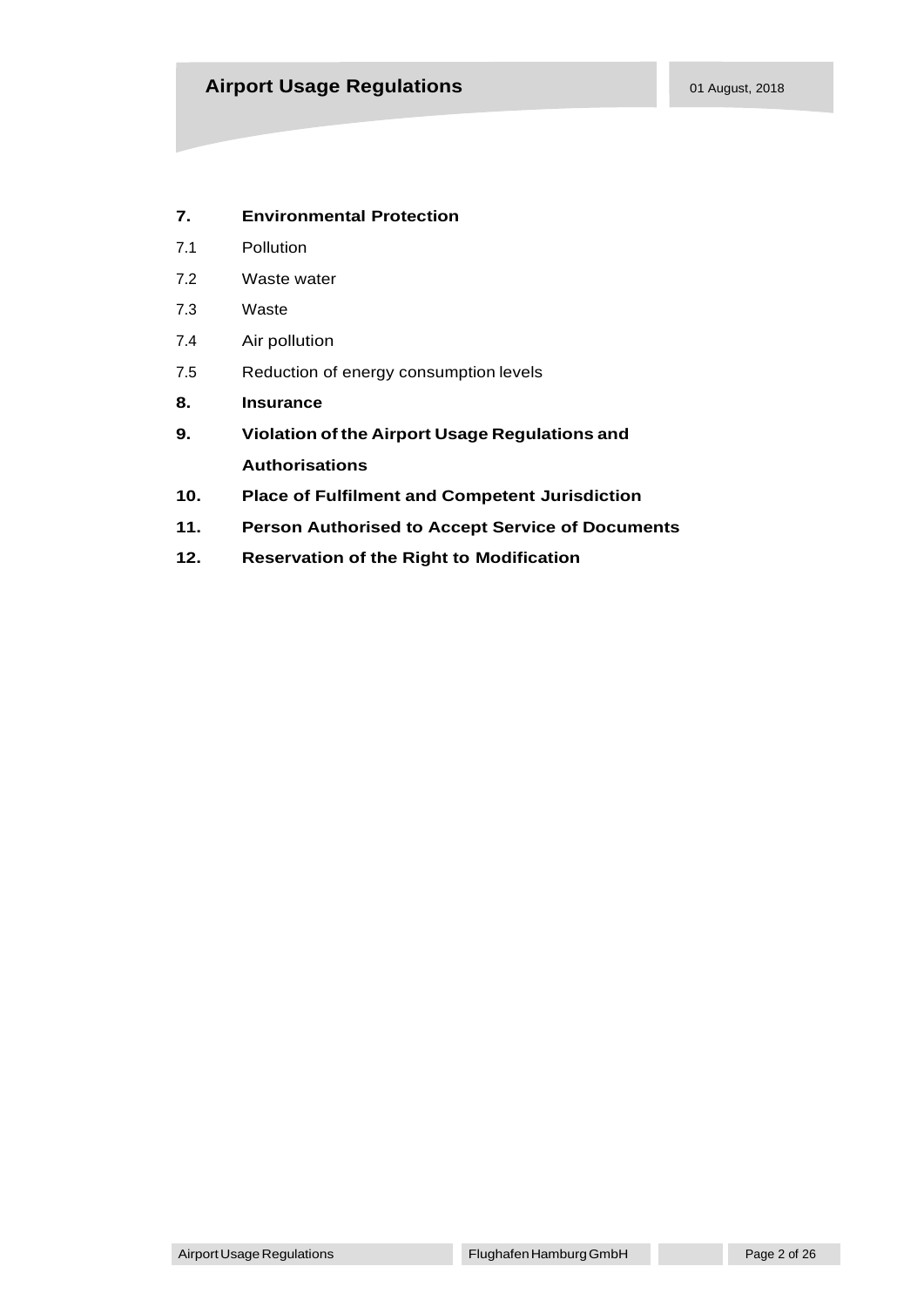# **Regulations referred to (in their currently valid form):**

- **1. Waste Disposal Regulations**
- **2. Security Pass Regulations**
- **3. Fire Protection Regulations of Flughafen Hamburg GmbH**
- **4. Aerodrome Manual**
- **5. Cargo Terminal Usage Regulations for Flughafen Hamburg GmbH**
- **6. List of Responsibilities and Technical Specifications for the Provision of Ground Handling Services**
- **7. Safety and Security Regulations**
- **8. Terms and Conditions of Payment**
- **9. Central Infrastructure Facilities**
- **10. Rules for Admission to, and Traffic on, Airport Operational Areas**
- **11. Definitions of Terminology Used**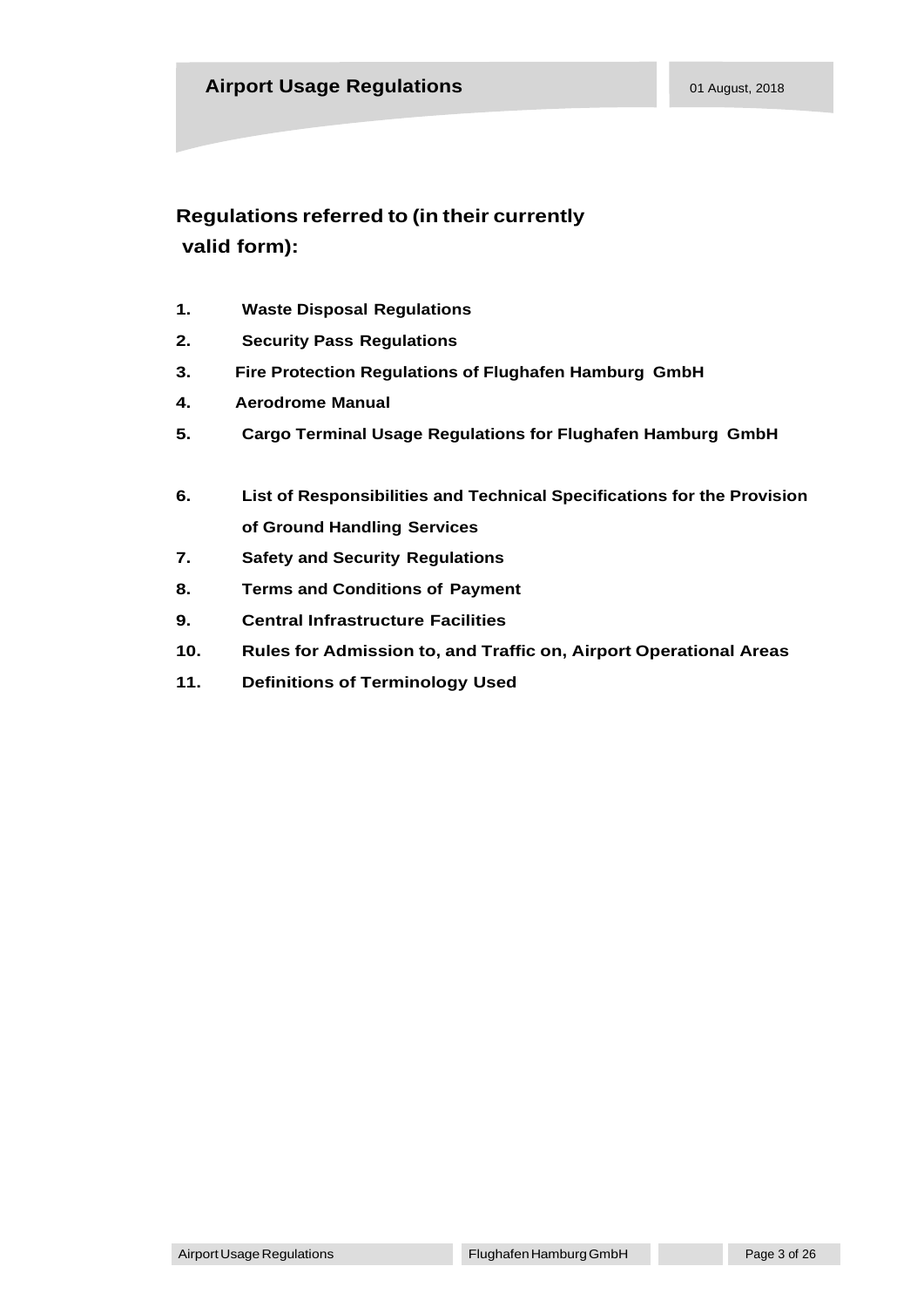# **AirportUsageRegulations for Hamburg Airport**

# **Usage Regulations**

This description of the airport and amendments thereto will be published in the Notices to Airmen ("Nachrichten für Luftfahrer" or "NfL") and the Aeronautical Information Publication AIP AD-2-EDDH ("Luftfahrtbuch Deutschland").

# **1. Applicability of the Usage Regulations**

- 1.1 All usage of the Airport, including but not limited to entering or traversing the Airport with or without aircraft, vehicles or other equipment, is subject to these usage regulations and to all stipulations and instructions issued by the airport operator for the purpose of implementing these regulations (Flughafen Hamburg GmbH, hereinafter "FHG"). Instructions issued by the airport operator and its personnel must be obeyed unconditionally; decisions are made on the basis of assessing the individual situation with reference to the applicable regulations. Hamburg Airport's Fire Protection Regulations must be observed.
- 1.2 Airport facilities, surfaces, rooms and other aspects of the central infrastructure which are not individually assigned for long-term use but rather only temporarily (e.g. check-in counters, gates, parking positions) are allocated by the airport operator on the basis of operational need and availability, with attention to fair and equitable treatment. These facilities must be handled in line with regulations; the airport operator must be notified immediately of any damages. After completion of a ground handling operation, no equipment or materials may be left in the areas, rooms or facilities. See the "List of Responsibilities" (especially point 4.5).
- 1.3 All services provided by the airport operator are chargeable. Where the charges have not been published, enquiry should be made with the responsible office. The "Terms and Conditions of Payment" shallapply
- 1.4 Where regulations and instructions apply to an aircraft operator, they apply to the owner of the aircraft as well as to those persons who are using the aircraft or who are responsible for ground handling of the aircraft at the airport, without necessarily being the operator or owner of the aircraft. Joint and several liability for fees and charges rests with the airlines under whose airline code and flight number the respective flights are operated, code-sharing airlines, the aircraft operator, the aircraft owner, and the natural or legal person currently making use of the aircraft without being either operator or owner, such as renter or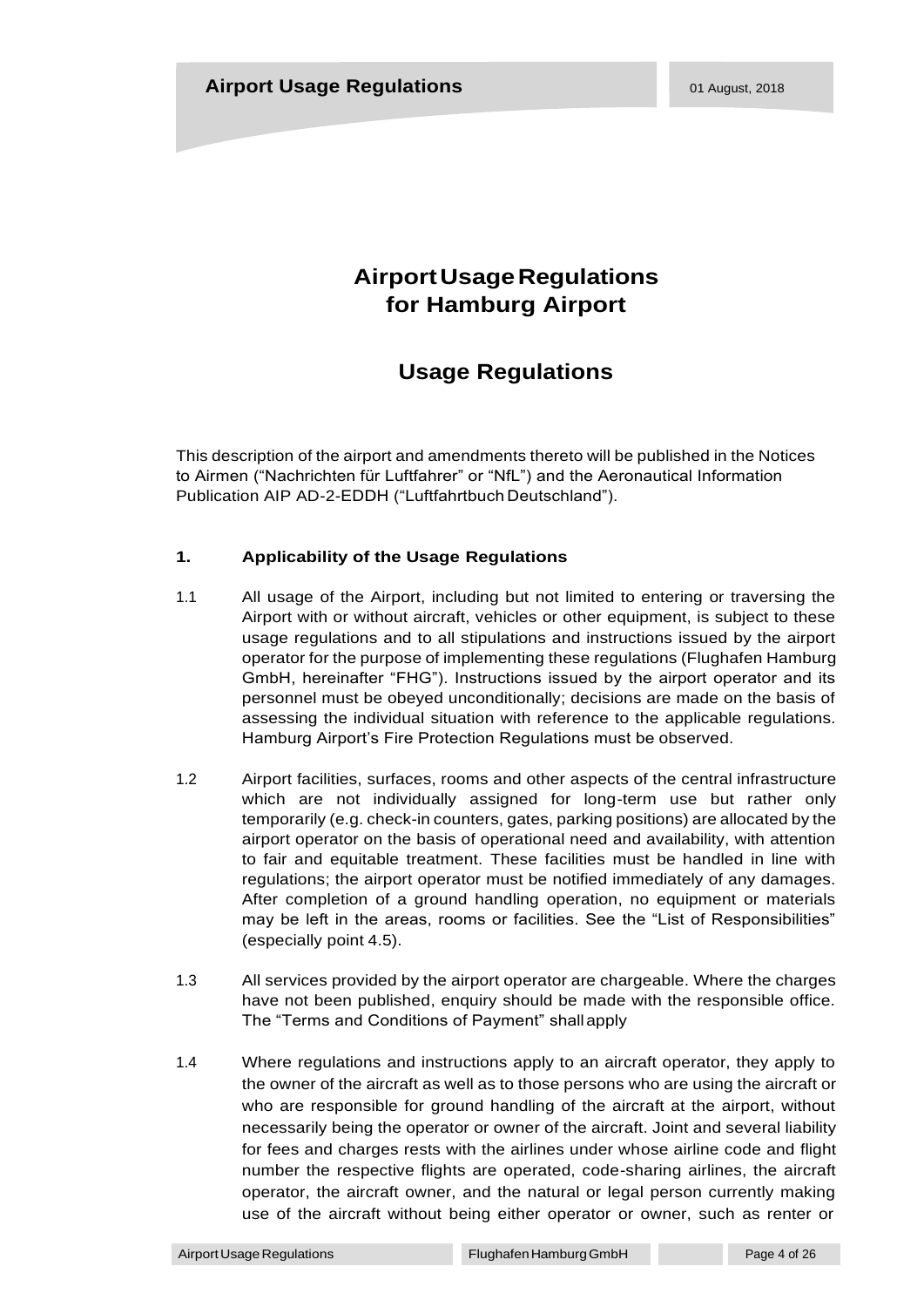lessor.

Passengers are only permitted to board an aircraft from the waiting area after complete payment of the airport fees due, unless an alternative agreement has been entered into.

# **2. Entering and/or Traversing the Airport with Aircraft, Surface Vehicles and Equipment; Ground Handling Services**

- 2.1 Use of the airport by aircraft
- 2.1.1 The aircraft operator and/or its appointed representative(s) must notify the airport operator sufficiently in advance of planned flights to and from Hamburg, providing all information necessary to ensure the effective allocation of flight operation facilities and personnel, e.g. flight times, aircraft type, current flight progress.
- 2.1.2 Usage of the airport is permitted subject to payment of the appropriate charges as specified in the "Schedule of Fees & Charges". The Airport's "Terms of Payment" as constituted at the time of usage shall also apply.

The utilisation restrictions imposed in the Authorisation to Operate an Airport, as published in the edition of the Aeronautical Information Publication (AIP) for Germany ("Luftfahrthandbuch Deutschland" – AIP-AD-2-EDDH) current at the time of usage, including maps, must be observed.

An emergency landing resulting from technical problems or failures encountered on an aircraft, or from a threatened or real act of violence, or from the provision of assistance in the case of physical danger or the risk of death for a person or persons, shall not be subject to landing, take-off or passenger charges, provided the Airport was not the scheduled destination of the flight in question. The provision of medical assistance in the case of an illness, where immediate medical attention is not absolutely necessary, represents a precautionary landing. Precautionary landings, diverted landings and refuelling stops are not emergency landings.

# 2.1.3 Restrictions on night flying

For jet aircraft without noise certification according to ICAO Annex 16, take-offs and landings between the hours of 2000 and 0700 local time are not permitted.

For jet aircraft with ICAO noise certification (Volume 1, Part II, Chapter 2), takeoffs between the hours of 2000 and 0700 local time and landings between the hours of 2100 and 0700 local time are not permitted.

For jet aircraft with ICAO noise certification (Volume 1, Part II, Chapter 3), propeller aircraft and other aircraft not covered by the stipulations above, takeoffs and landings between the hours of 2300 and 0600 local time are not permitted.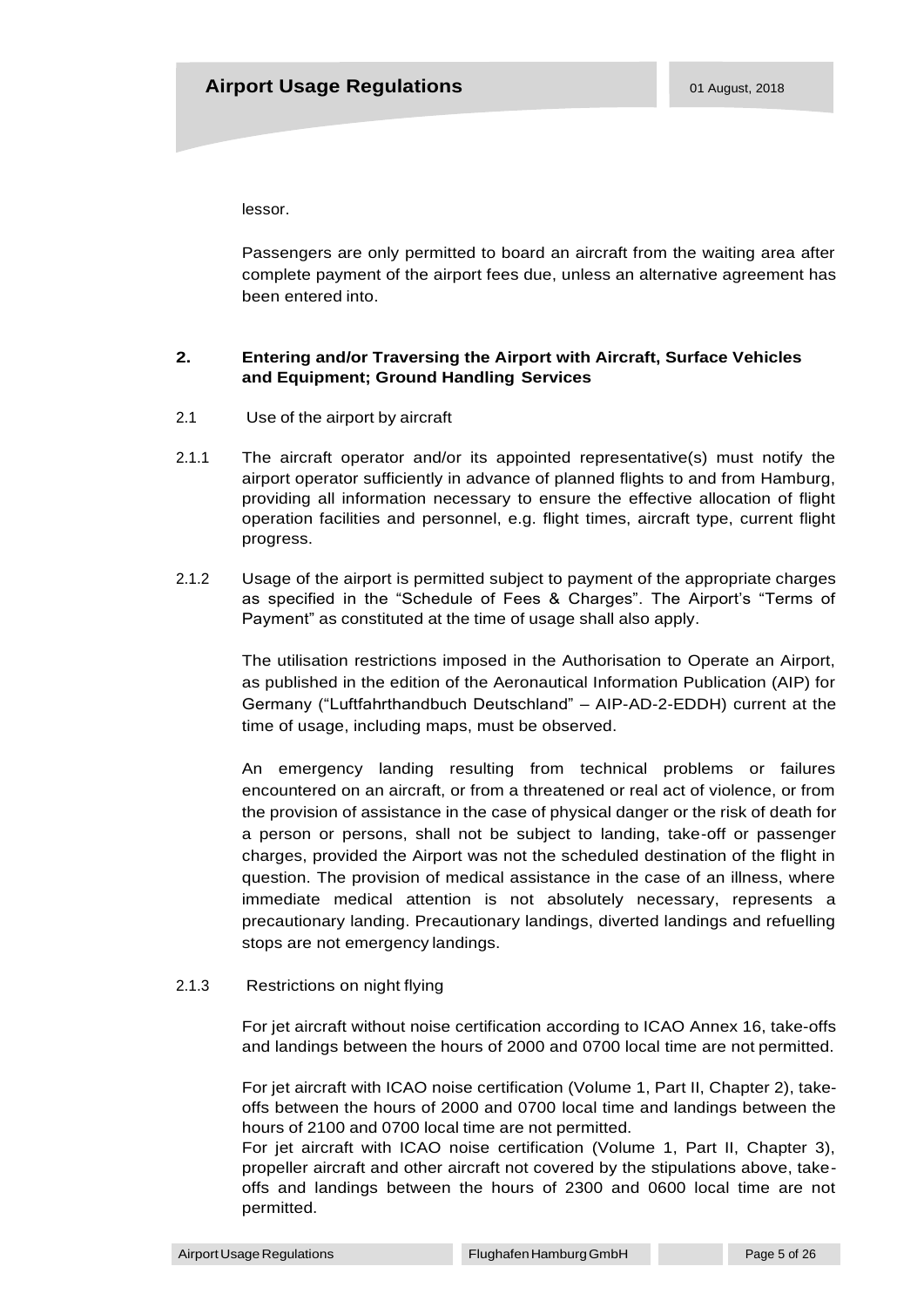Further regulations and supplementary provisions may be found in the Aeronautical Information Publication ("Luftfahrthandbuch") for Germany (AIP - AD-2-EDDH).

- 2.1.4 The aircraft operators are responsible to provide the Airport with all documents necessary for the assessment of utilisation entitlement and for the calculation of charges.
- 2.2 Noise protection
- 2.2.1 Aircraft operators must restrict noise pollution arising from aircraft engines at the airport and in its vicinity to the unavoidable minimum. This shall apply in particular at times subject to restrictions on flight operations (clause 2.1.2). Aircraft operators must make use of noise protection facilities whenever necessary to protect the population from danger, significant disadvantage and excessive noise pollution. In this context, the following regulations must be observed:
- 2.2.2 Reverse thrust may only be used in the landing process to the extent necessary for safety reasons. The "idle reverse thrust" setting is not affected by this regulation.
- 2.2.3 Engine tests which do not make use of the airport's noise protection facilities may only be conducted with prior permission and specific instructions from the Department of Economic Affairs, Transport and Innovation (BWVI). Idle engine tests with the engine power set to "ground idle" between the hours of 0600 and 2300 local time are not affected by this regulation. The provisions of the "Safety and Security Regulations of Flughafen Hamburg GmbH" as valid at the time must be observed.
- 2.3 Taxiing and towing
- 2.3.1 The airport operator operates an Apron Control service. This service, supported by FHG leader vehicles, is responsible for radio coordinated movement control and traffic supervision on Aprons 1, 2, 3 and 4, including all movement of surface vehicles and persons. The more detailed regulations and provisions in the "Rules for admission to and traffic upon airport operational areas" must be observed.
- 2.3.2 All taxiing and towing operations are subject to authorisation being obtained from central Apron Control (radio call sign: HAMBURG APRON, frequency 121.700 or 121.975 MHz).

Should it not be possible to establish a radio connection, authorisation is to be obtained from HAMBURG APRON by telephone (internal line 2571 / telephone conversations relating to air traffic control are to be recorded (Art. 24 of FSDurchführungsV)) or by vehicle radio. Instructions issued by HAMBURG APRON must be followed. More detailed provisions are also included in the "Regulations for the provision of ground handling services".

2.3.3 Aircraft may only be taxied under their own power by persons authorised to do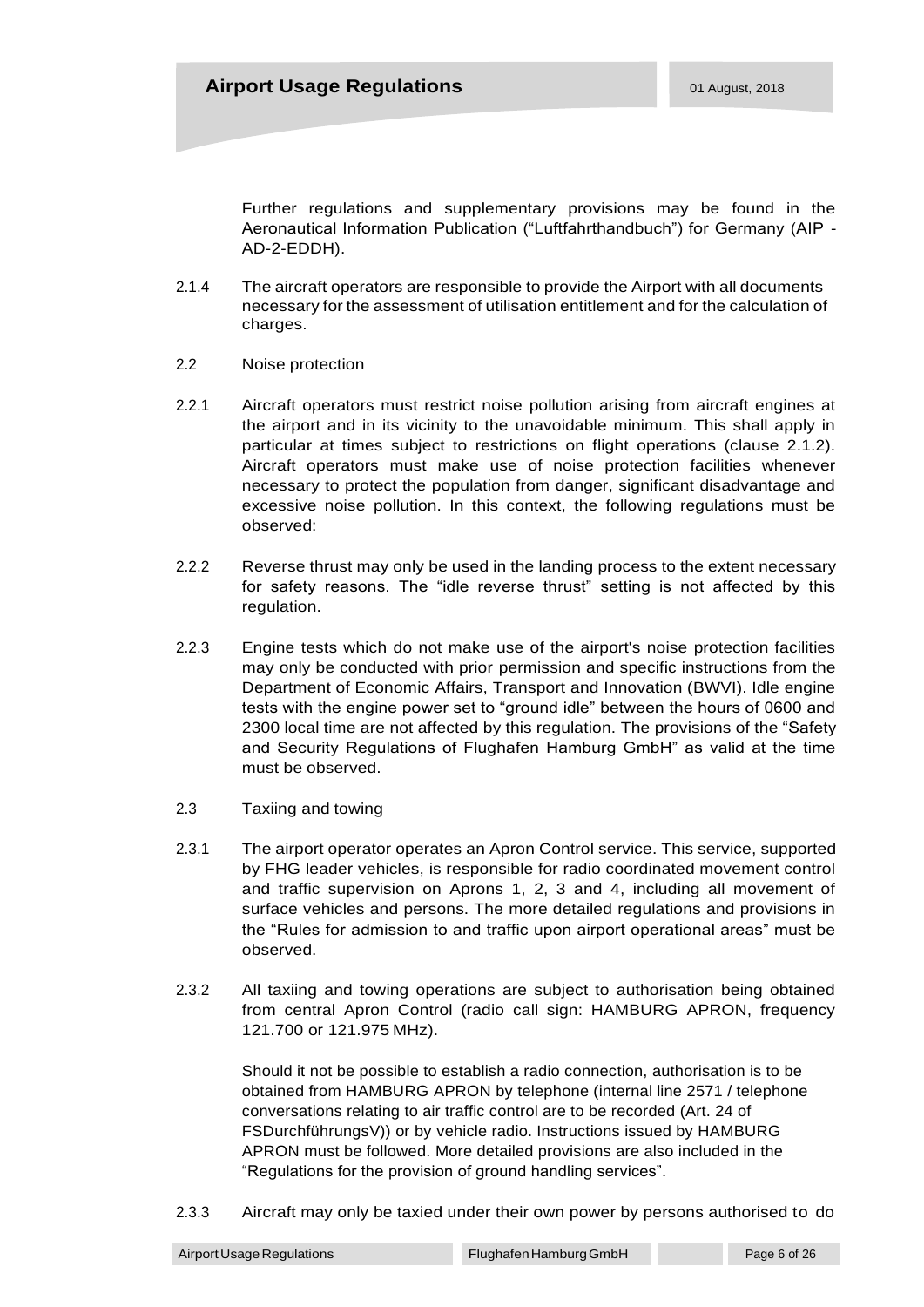so. Aircraft must not be taxied in or out of maintenance and/or parking hangars and workshops under their own power. Towing aircraft into and out of hangars may only be carried out by the airport operator and is subject to charge. Exceptions require written permission.

- 2.3.4 In the apron area, aircraft may only be taxied with the absolutely essential minimum engine speed.
- 2.3.5 Where necessary, Apron Control shall notify the aircraft operator that the aircraft must be towed to another position, and the time during which this is to be done. The aircraft operator must commission an authorised service provider to carry out the towing operation within the specified time. In the event that the aircraft is not removed from the position in time, the aircraft operator is entitled to take alternative measures at the expense of the aircraft operator.

The aircraft operator must provide the personnel needed to secure the aircraft. The aircraft operator must ensure a functional tow bar suitable for its aircraft is available at the airport. At the time of usage, the tow bar must fulfil the generally recognised technical regulations and requirements and be regularly inspected, maintained and repaired. If towing is carried out by the airport operator, the aircraft operator shall provide the necessary towing instructions. In the course of every towing operation, the aircraft operator must continually follow all orders issued by the airport operator.

- 2.3.6 For further regulations, see the Aeronautical Information Publication Germany (AIP AD-2-EDDH).
- 2.4 Ground handling aprons and hangar aprons
- 2.4.1 Ground handling aprons serve to facilitate ground handling of aircraft. Any other usage is subject to the approval of the airport operator.
- 2.4.2 The ground handling aprons include the whole of Apron 1, the eastern section of Apron 2 (two parking rows with aircraft guidance lines L5 and L6). Apron 4 and the western section of Apron 2 are available for general aviation.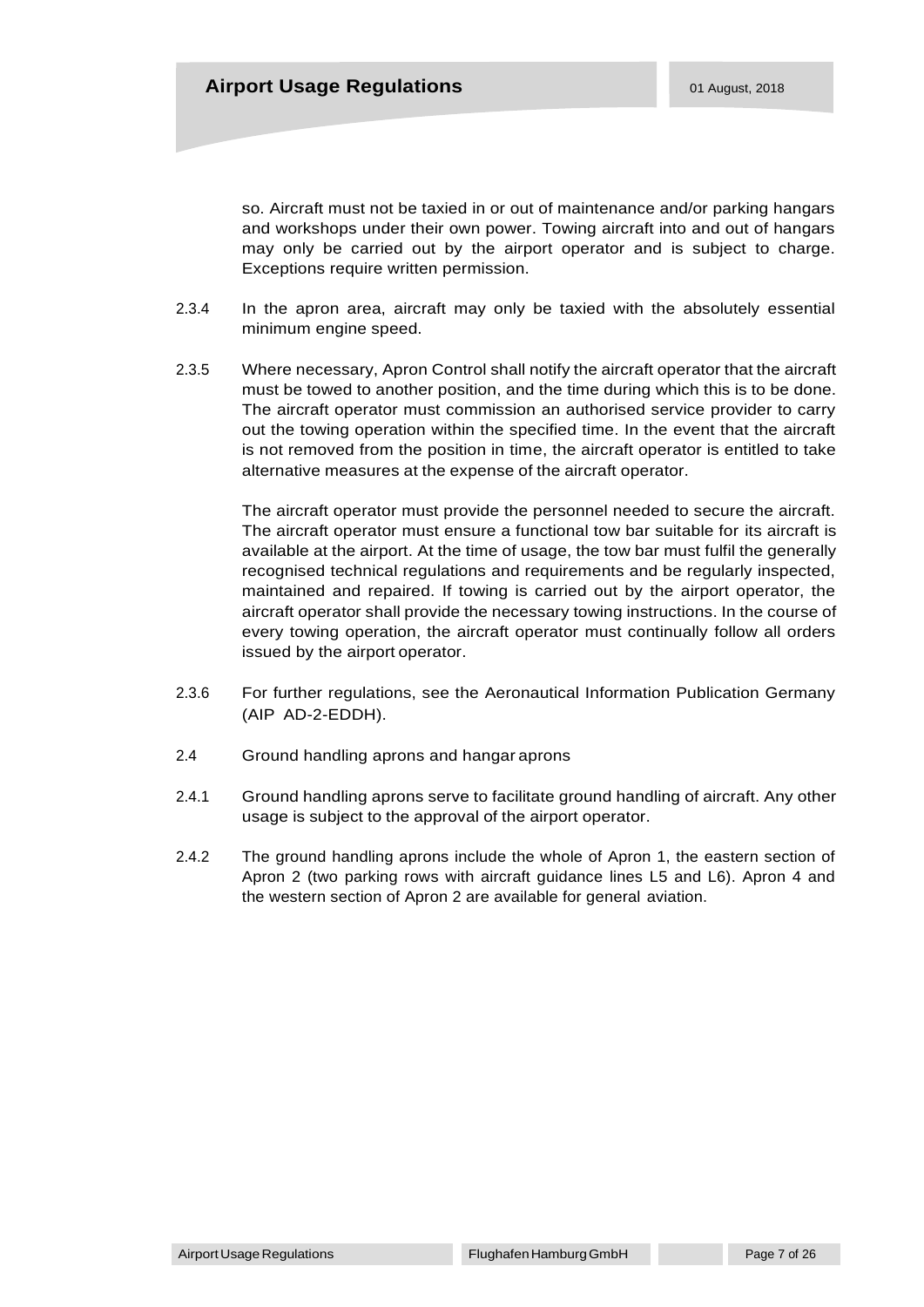- 2.4.3 Aprons 5 and 6 are located on the premises of the Lufthansa Technik Base and separated from the rest of the airport site by a fence and gates. No aircraft movements under own power may be carried out on Apron 6. When taxiing under own power on Apron 5, the maximum wingspan restrictions in the eastern and western sections of the apron (see ground markings) along with the instruction to stop taxiing (see ground markings) must be observed. For further regulations, see the Aeronautical Information Publication Germany (AIP AD-2- EDDH).
- 2.4.4 Ground handling positions will be assigned by the airport operator according to operational requirements. The airline itself is responsible for ground handling at the position. The parking of aircraft at ground handling positions is completed in accordance with the marshaller's signals; parking at pier positions is completed with the automatic docking system.
- 2.4.5 The APU must be deactivated as soon as an arriving aircraft has reached the parking position if external power supply is available. At pier positions, power is supplied using the available central infrastructure for air conditioning and electricity (see clause 2.5.4). At remote positions, mobile equipment is to be provided by the ground handling service providers and requested by the aircraft operators.

The APU must remain switched off throughout the entire parking period.

The APU may only be started 8 minutes before the expected time of leaving a Pier parking position and 5 minutes before the expected time of leaving a remote position.

For the safety of ground handling personnel, an electric connection between fixed or mobile ground power units and aircraft may only be established when the engines are switched off.

- 2.4.6 Exceptions to the ban on APU usage may only be issued by Apron Control(HAMBURG APRON on frequencies 121, 700 and 121.975 MHz).
- 2.4.7 Aircraft must be towed out of nose-in positions. The use of reverse thrust or variable-pitch propellers is prohibited. Aircraft operators must take appropriate precautions.
- 2.4.8 The area in front of the hangar doors is to be kept clear, so as not to impede the towing of aircraft into and out of hangars.
- 2.5 A-CDM

The airport operator operates an A-CD (Airport Collaborative Decision Making) system at Hamburg Airport. Details are specified in the Aeronautical Information Publication (AIP AD2 EDDH), where they shall also be updated. Airlines operating flights to the airport are required to cooperate with the operation of this system and to reach an agreement to this effect with the airport operator. The provisions of the Aeronautical Information Publication (AIP) are to be observed.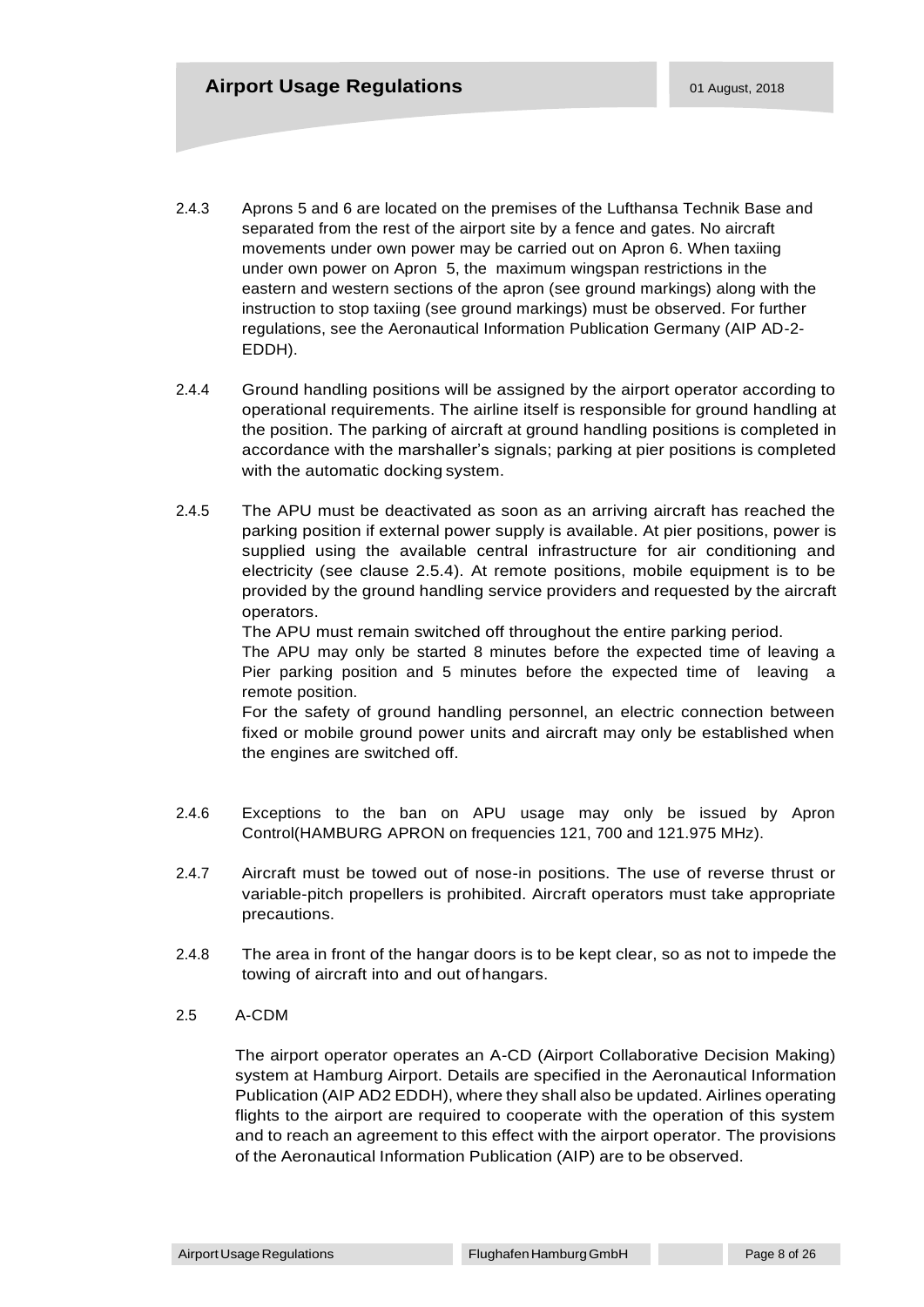#### 2.6 Ground Handling Services

2.6.1 The airport operator is entitled to carry out ground handling services in accordance with the Index of Ground Handling Services (Appendix 1 of BADV) . Aircraft operators themselves and service providers are authorised to carry out ground handling services, within the scope stipulated in the applicable authorisation contract, in accordance with the Index of Ground Handling Services (Appendix 1 of BADV). Licensed ground handlers must park their ground handling equipment exclusively in the parking spaces assigned by the airport operator. Parking and storage are subject to the legal provisions relating to rent (§535ff. of the German Civil Code or BGB). An obligation on the part of the airport operator to provide storage facilities exists only where a special written agreement on this matter has been reached.

After concluding a licensing agreement with the airport operator, a service provider or self-handling carrier is entitled tomake use of Hamburg Airport's facilities – with the exception of individually tenanted rooms and space and the central infrastructure facilities (clause 2.5.4), for which special provisions apply – to conduct the authorised activities.

More specific, binding regulations are found in the "List of Responsibilities", which is incorporated in the licensing agreement.

2.6.2 The airline shall bear comrehensive responsibility for handling at its assigned handling position. This shall include, as well as responsibility in terms of aviation law for the orderly execution of the entire handling process, the authority to issue instructions relating to health and occupational safety fo all persons involved in the handling.

In order to fulfil the requirements of this coordinatory responsibility, it is necessary that the airline, the pilot, or a designated representative (e.g. ramp agent) is present at the handling position for the entire duration of the handling process. This responsibility for coordination shall last until the position has been vacated and cleared and is available for re-allocation.

2.6.3 The airline must inform the airport operator without delay of all deviations from plan which have an effect on flight operations and/or handling, along with the reason for the delay.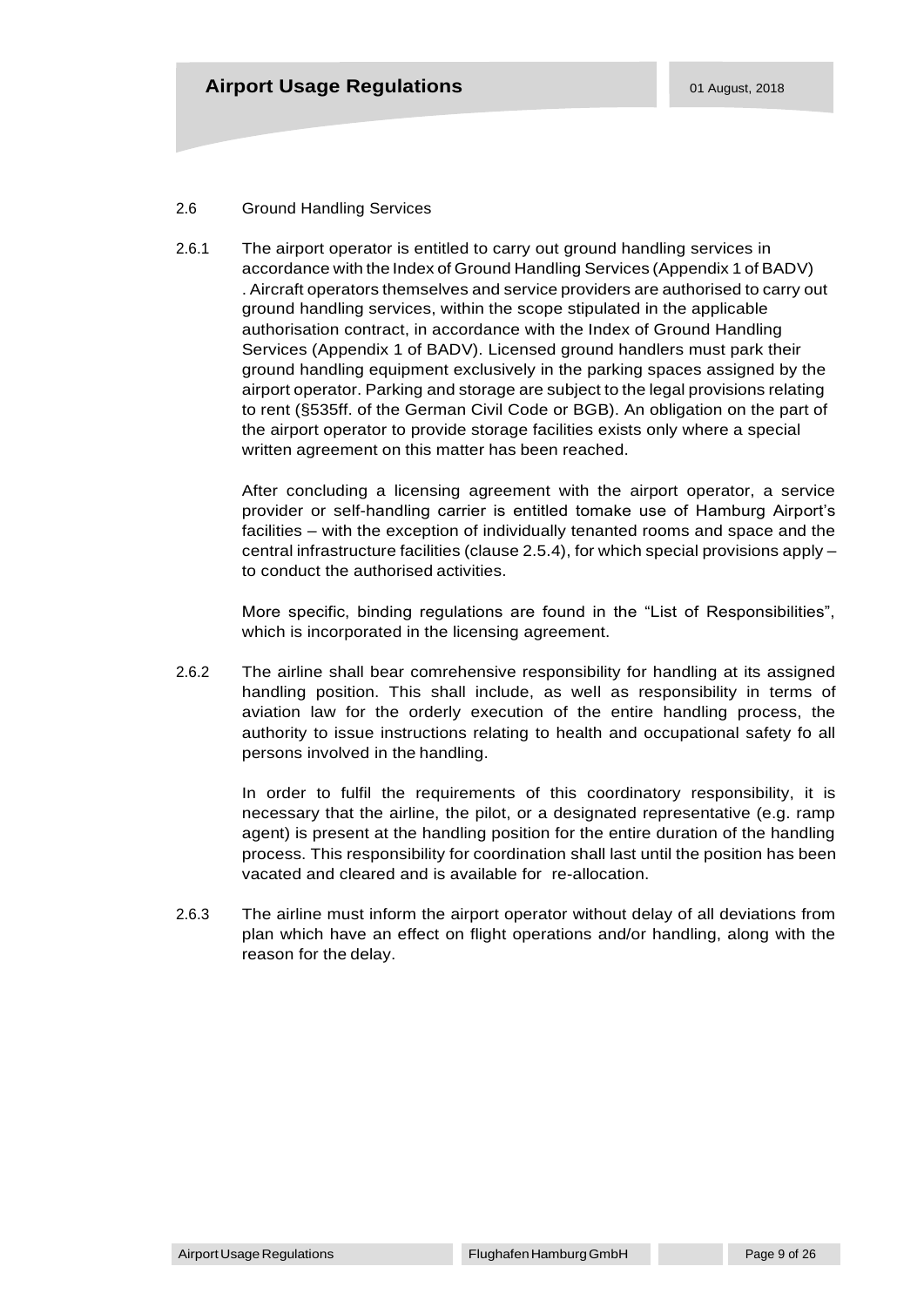- 2.6.4 The airport operator may require notification as to the ground handling service providers from the airlines when serves organisational purposes and helps to ensure smooth and orderly operations. In such cases, the airline must state which company is responsible for each ground handling operation, e.g.:
	- handling of passengers
	- ramp handling
	- cargo handling
	- exclusively on code-share flights
	- late night check-in
	- loading and baggage transportation only
	- baggage conveyor loading and unloading
	- passenger bus transport
	- push–back
	- cabin cleaning
	- catering
	- refuelling

A contact person with telephone number must be nominated in each case.

The airport operator is to be notified of changes to responsibilities without delay.

- 2.6.5 The following facilities are central infrastructural facilities in the sense of Art. 6 of BADV.
	- 1. Shuttle bus services, where operated for collective transport between passenger handling buildings and not for individual flight events
	- 2. Waste disposal system
	- 3. Faeces disposal system
	- 4. Jetbridges
	- 5. Baggage transportation system
	- 6. Stationary air conditioning facilities
	- 7. Stationary electricity (ground power) facilities
	- 8. the system forthe provision of fresh water

The central infrastructural facilities are provided, maintained and operated exclusively by the airport operator or its designated service provider (in accordance with the provisions of the "Definitions of Central Infrastructural Facilities"). Wherever and whenever services of this nature are required, the central infrastructural facilities shall be used, subject to a fee. No guarantee can be provided for the uninterruprted availability of central infrastructure facilities.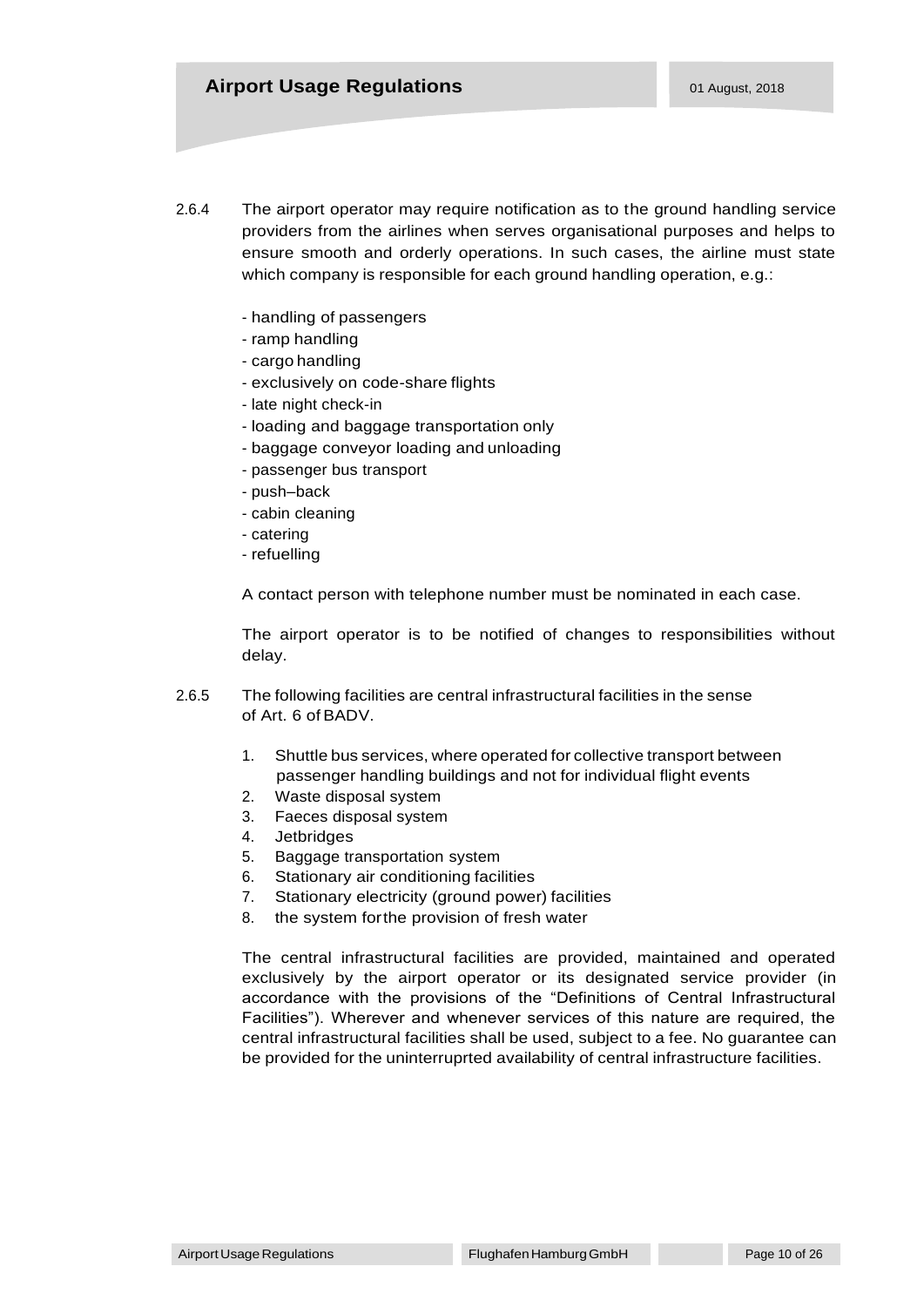In cases where an airline does not use the waste disposal system as part of the service provided by a ground handling service, leaving cabin waste either on the jetbridge or on airstairs, this waste will be disposed of and charged to the responsible party.

- 2.7 Parking and storage
- 2.7.1 The securing of the parked or stored aircraft is the responsibility of the aircraft operator. This shall include ensuring sufficient visibility of a parked aircraft at dawn and dusk, during hours of darkness, and whenever the light conditions otherwise require.
- 2.7.2 Parking and storage of aircraft are subject to the legal provisions relating to rent (Art. 535ff. of the German Civil Code or BGB). An obligation on the part of the airport operator to provide storage facilities exists only where a special written agreement on this matter has been reached. There is no guarantee or liability whatsoever on the part of the airport operator.
- 2.7.3 Users must handle aircraft hangars and their facilities with care and observe the "Safety and Security Regulations". Wherever hangar rules are in place, these must be observed.
- 2.7.3.1 Technical facilities, installations and equipment belonging to the airport operator, in particular facilities for the provision of electricity, cranes and scaffolding may only be used with the agreement of the airport operator.
- 2.7.3.2 The hangar doors may only be operated by persons authorised to do so by the airport operator.
- 2.7.3.3 The airside parking, storage and repair of automobiles, other surface vehicles and other items is subject to the agreement of the airport operator.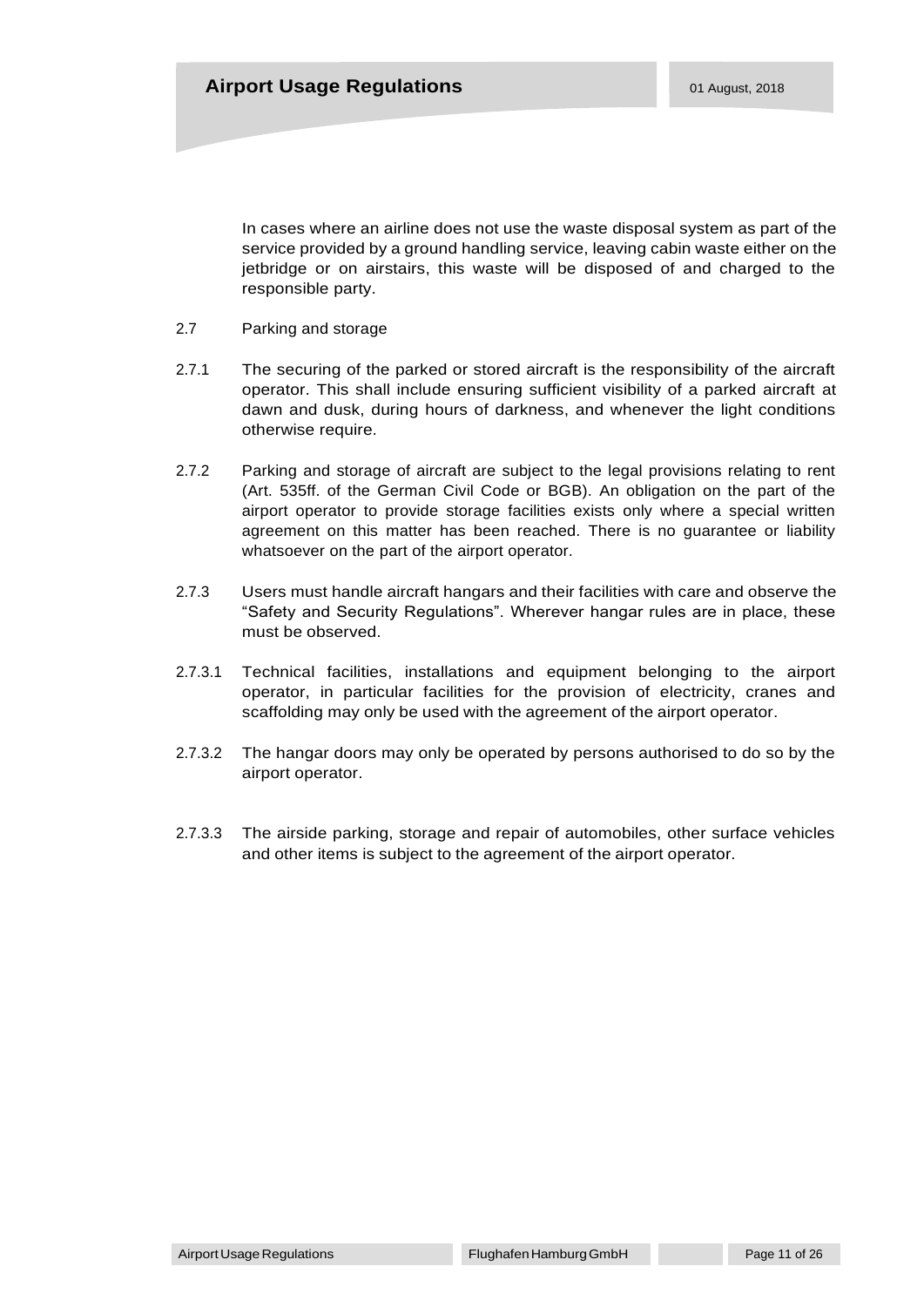#### 2.8 Provision of fuels and machine fluids

Companies providing fuel  $*$  to aircraft, vehicles or equipment may only do so with the approval of the airport operator. These companies along with vehicle operators must observe the safety regulations (in particular the Hazardous Materials and Operational Safety Regulations) and the currently applicable rules for dealing with fuels and machine fluids. They are further obliged to ensure that all personnel during the provision of fuels and machine fluids are instructed and practised in the use of fire alarm facilities, emergency stop switches, firefighting and the correct procedures to be taken in the event of spillage of fuels or machine fluids.

2.9 Maintenance work, washing and de-icing

Maintenance work on aircraft, the refuelling and defuelling of aircraft, surface vehicles, machinery and other equipment, and washing, cleaning and de-icing of aircraft may only be carried out at the locations allocated by the airport operator for this purpose. In order to avoid endangering persons and the risk of interactions with waste water treatment plants, materials used must be agreed with the airport operator.

- 2.10 Immobile aircraft
- 2.10.1 Should an aircraft remain immobile at the airport, the airport operator may, without request from the aircraft operator, remove it from the Movement Area if this is necessary for air traffic purposes. The aircraft operator shall be liable for the costs of this operation. The airport operator shall only be liable for damages where it has caused these deliberately or through gross negligence; this shall also apply when the aircraft operator has requested the airport operator to remove an immobile aircraft from the operational area to a location specificed by the airport operator, or to assist in said removal.
- 2.10.2 Should the immobility of an aircraft result in property damages being incurred by the airport operator, the airport operator may require the aircraft operator to make good these damages, unless the aircraft operator is not liable for the incident.

Fuels, hydraulic fluids, lubricating oils, motor oil, additives, etc.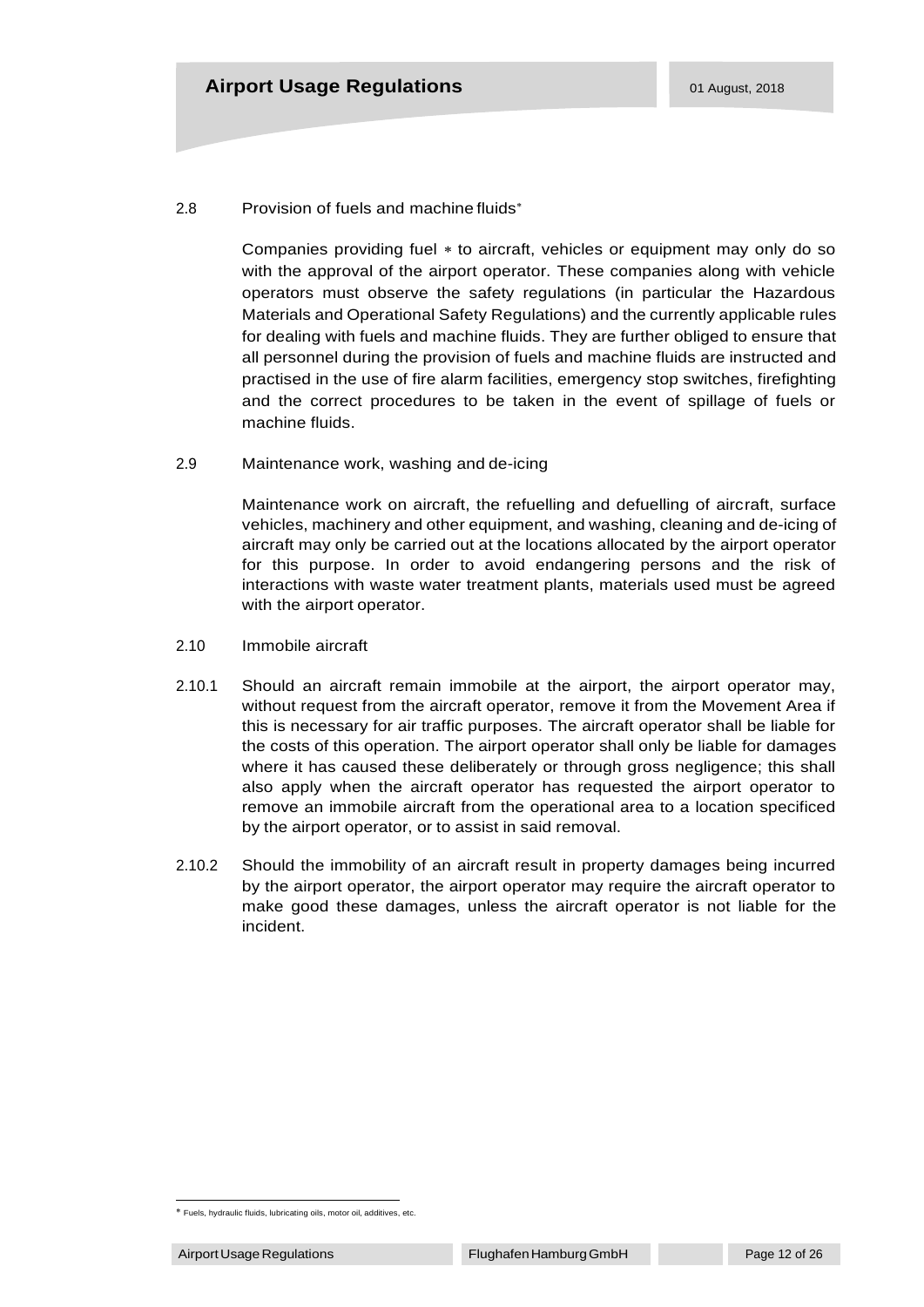#### **3. Other Entry and Traversal of the Airport**

All publicly accessible areas and facilities are made available to all users exclusively for the purpose for which they have been established within the limits of opening hours and/or actual availability; any action which impedes the safety of air traffic operations and/or handling operations is prohibited.

Obligations and duties on the part of the airport operator for the benefit of the user's contractual partners or other third parties cannot be derived from any usage relationship subject to these Airport Usage Regulations (contracts with protective function for the benefit of third parties are not permitted). Therefore, notwithstanding tortious and other legally justified claims, neither the user's contractual partners nor any other third parties are entitled to derive claims from such usage relationship.

- 3.1 Roads, paved areas and entrances
- 3.1.1 The roads and paved areas of the airport are not intended for general traffic. The section of the operating premises which is not defined as a Security Sensitive Area is to be treated as a public area. All legal provisions and regulations shall apply here as in public road traffic. Users are required to observe the Road Regulations ("StVO"), even in those areas of the airport which are not accessible to general traffic, except where the airport operator has specified a deviation from these regulations in the "Rules for admission to and traffic on airport operational areas".
- 3.1.2 The airport may only be entered, whether by vehicle or on foot, at the designated entry points defined by the airport operator, and in each case only by those persons authorised to use a particular entry point.
- 3.1.3 Anyone shipping freight to or from the airport by land is required to inform the airport operator (or its assigned agent), upon request, of the value and other information relating to the shipment.

3.Vehicular traffic (general)

- 3.2.1 The operators of surface vehicles are responsible for the traffic safety of vehicles used at the airport. The use of M+S tyres (winter tyres) at times of icy conditions, snow and slush is mandatory for all vehicles, other than where exceptions are stipulated by law. Changes to the Road Traffic Regulations (StVO) are to be observed.
- 3.2.2 Loading and unloading, along with embarking and disembarking, of surface vehicles may only take place at the roadside adjacent to terminals and ground handling buildings and in the appropriately marked parking and stopping spaces. Freight may only be loaded and unloaded in front of the cargo buildings (see also the "Cargo Terminal Usage Regulations"). Exceptions require the agreement of the airport operator. Freight must be continually supervised. Further regulations, in particular with relation to the Security Sensitive Area, are contained with "Rules for admission to and traffic on airport operational areas".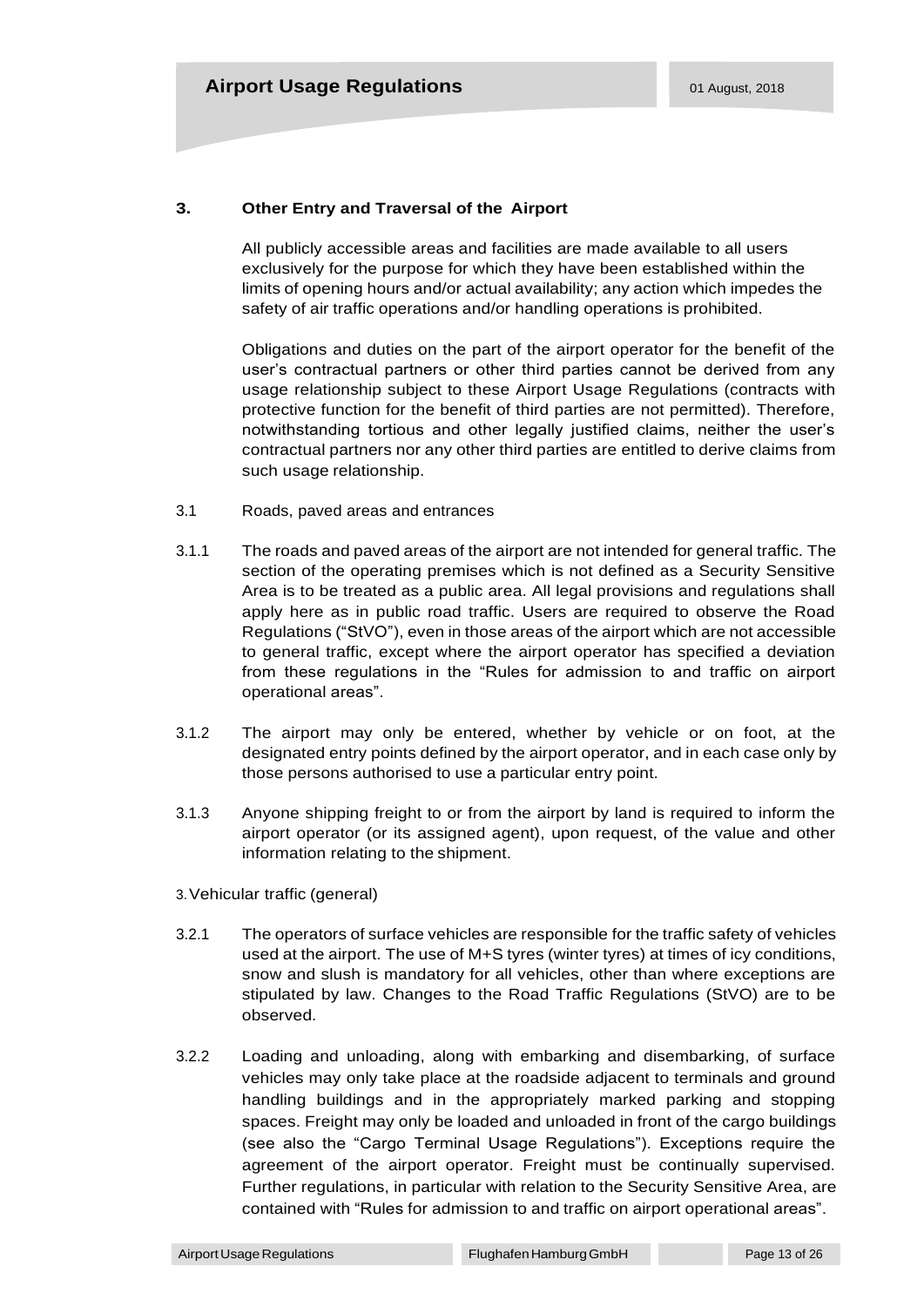- 3.2.3 (Motorised) vehicles may only be parked within clearly identified areas and, where appropriate, only when the appropriate entitlement pass has been issued. Vehicles, including bicycles and motorcycles, not parked in accordance with the regulations will be removed/towed at the cost and risk of the respective owner and/or driver. The airport operator shall only be liable for damages when these have been caused by deliberate or grossly negligent action on the part of the airport operator.
- 3.2.4 The use of powered means of transportation is prohibited within buildings, with the exception of electric vehicles operated by the German Red Cross or Passenger Services and of (self-propelled) invalid wheelchairs of third parties; also exempted are means of transport, the usage of which has been permitted in advance by the airport operator.
- 3.3 Not generally accessible facilities
- 3.3.1 General
- 3.3.1.1 Facilities within the enclosed airport premises which constitute security controlled areas as defined in the Definitions of Terminology Used may only be entered, whether on foot or by vehicle, with the consent of the airport operator and, where appropriate, other agencies (German Air Traffic Services, Lufthansa) entitled to make such a decision. These facilities include in particular:
	- a) the Manoeuvring Area (including those areas and traffic zones assigned
	- for taking-off, landing)
	- b) the Perimeter Road
	- c) the aprons
	- d) the aircraft hangars
	- e) the gates and waiting areas
	- f) the transit areas along with other rooms and areas used for ground handling purposes;
	- g) the baggage and freight areas
	- h) the garages and workshops
	- i) the work and maintenance yards
	- j)the building sites
	- k) the service roads
	- l) Aprons 5 and 6 on the Lufthansa maintenance base premises
	- m) service rooms for technical facilities andinstallations.

Clause 1 applies where appropriate for sites and facilities (e.g. for Air Traffic Services and emission measurement) outside the enclosed airport premises. Entry to the security controlled areas is subject to an official examination of trustworthiness and an Entitlement Pass.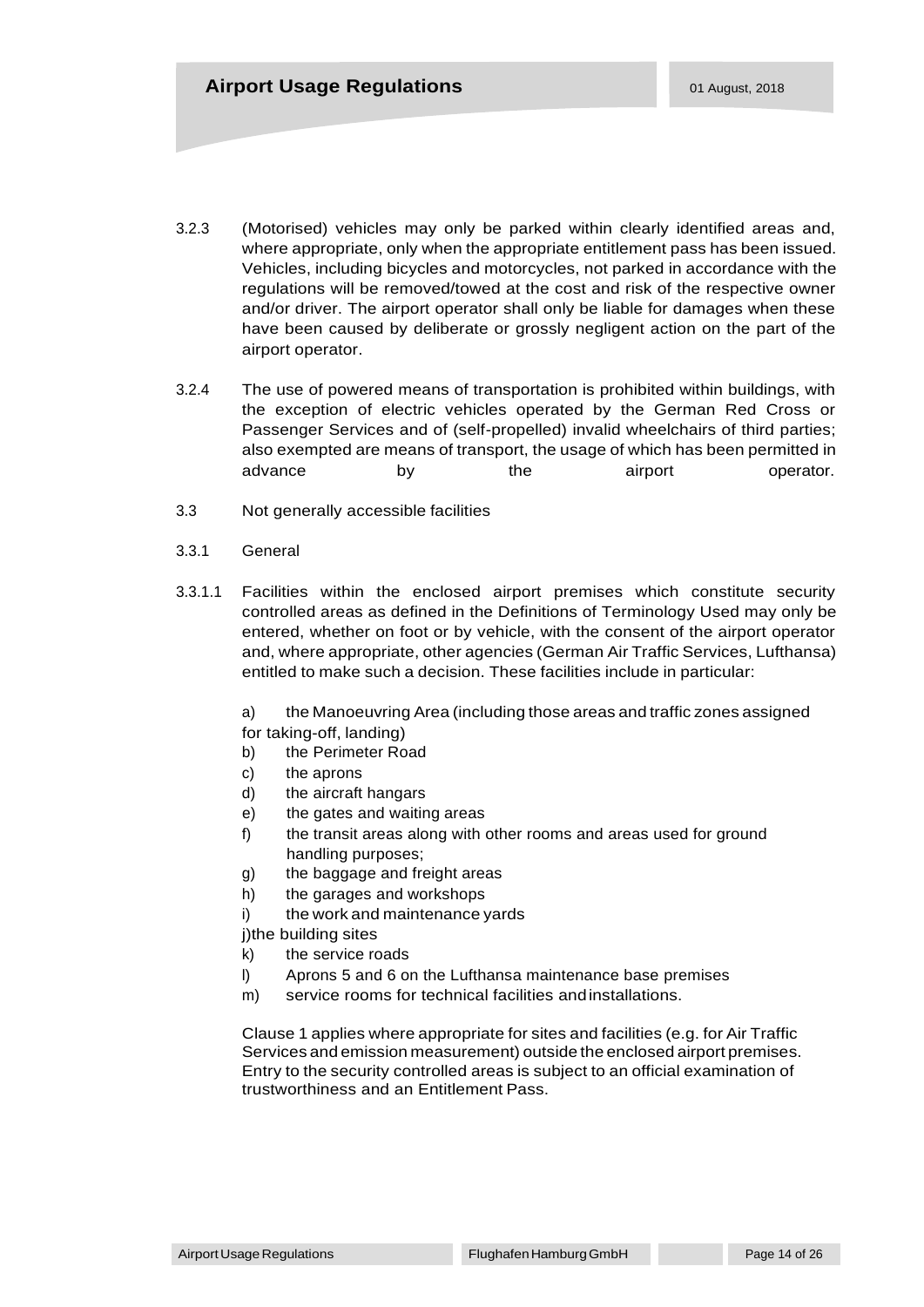In order to obtain an Entitlement Pass, all persons must have participated in the required training courses for apron safety and air traffic security, in conjunction with "Basic Training for Safety Management (SMS)", conducted by FHG. Fees are charged for both of these training courses. More detailed regulations are found in FHG's "Rules for Admission to and Traffic on Airport Operational Areas".

3.3.1.2 The airport operator may grant and, for important reasons, revoke consent with immediate effect according to clause 3.3.1.1 either in general or for a specific situation.

Entitlement Passes issued for vehicles or persons, along with driving permits (Apron Driving Licenses), must be carried when in restricted access areas of the operating premises, and must be presented when requested by FHG's authorised agents in the course of inspection and monitoring duties.

3.3.1.3 In the security-controlled areas, Entitlement Passes must be carried at all times. Visitors must be issued with the necessary security passes. Issuance of Entitlement Passes is subject to the currently valid edition of the airport operator's Security Pass Regulations. Visitors may only enter these areas when under the responsible leadership of an authorised person, observing the applicable security and safety provisions. The airport operator must be informed of visitors to these areas in advance. Aircraft may not be touched.

When dangerous items (Art. 11 Aviation Safety Act) have been brought into to the security-controlled area for the purpose of essential work being carried out by tradespersons or other authorised persons, and insofar as these items are to remain in the security-controlled area during periods of interruption to the work being carried out, the items must be made inaccessible to unauthorised persons.

- 3.3.1.4 Aviation Supervision Office personnel, officers and representatives of the aviation, security, customs, passport and health authorities, German Air Traffic Services and the German Meteorological Service are entitled to enter the facilities and security controlled areas by foot or with their work vehicles in the exercise of their official duties; they should inform the airport operator in advance.
- 3.3.1.5 An aircraft may only be entered with the consent of the aircraft operator.
- 3.3.1.6 Vehicles operating within the security-controlled areas of the airport must, if required to do so by the airport operator, be specially marked and fitted with safety devices.
- 3.3.1.7 The airport operator's written approval is required for every vehicle to be operated in the security-controlled area (application by email to ausweisstelle@ham.airport.de). This approval may be refused on reasonable grounds. Approval may also, where necessary, be restricted to certain parts of the airport infrastructure.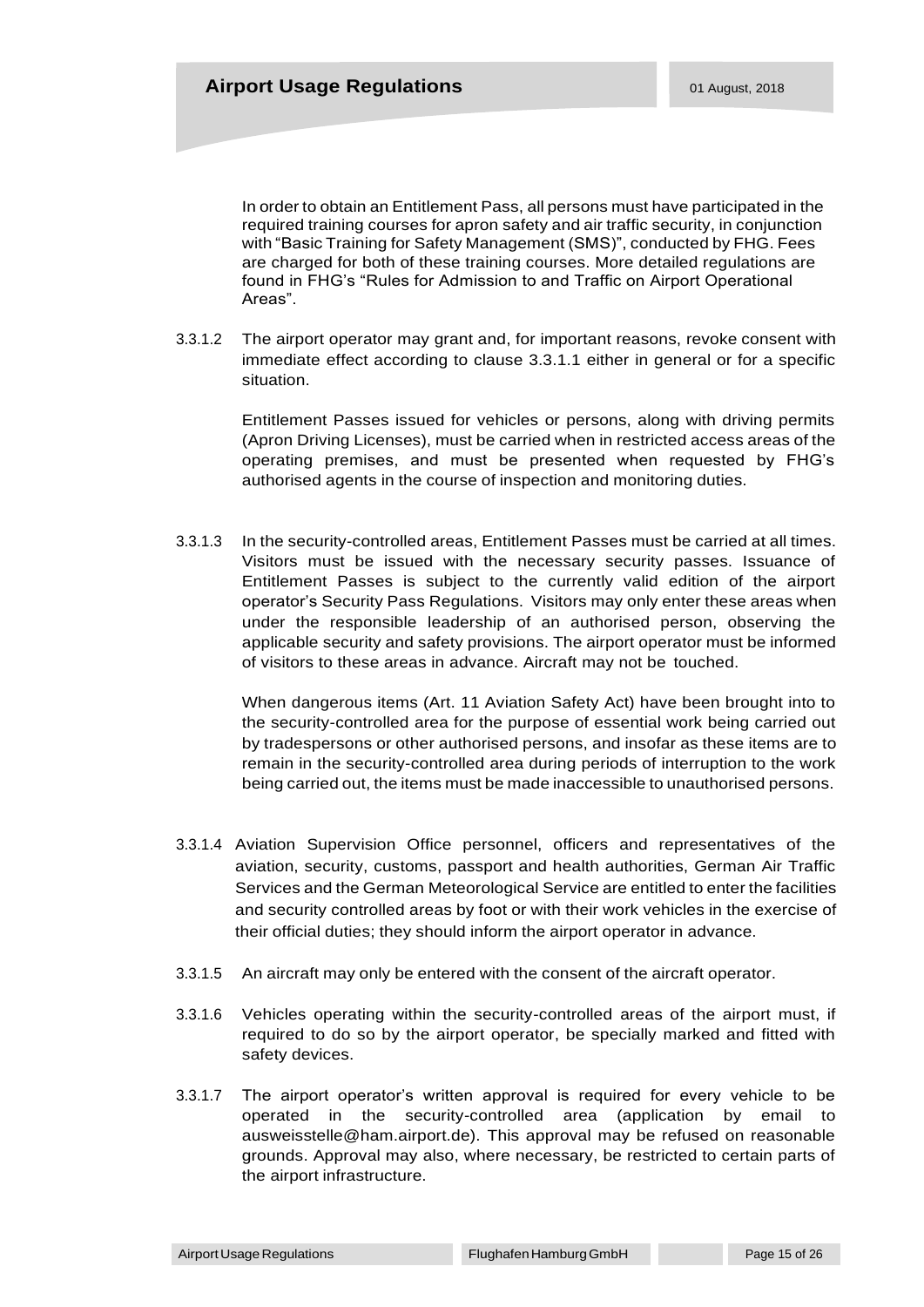- 3.3.1.8 The "Traffic Regulations and Conditions of Entry" issued by the airport operator (see also 3.1.1) are binding for all vehicular traffic.
- 3.3.1.9 It is mandatory that high-visibility protective clothing fulfilling the current safety standards is worn at all times by all persons on the aprons, on the Manoeuvring Area and in the Cargo Terminal. More detailed regulations are found in FHG's "Safety & Security Regulations" and "Cargo Terminal Usage Regulations".
- 3.3.2 Manoeuvring Area
- 3.3.2.1 In addition to the consent of the airport operator, entry to the Manoeuvring Area (other than with an aircraft) also requires clearance from German Air Traffic Services. Such approval is issued on an individual, case-by-case basis upon request. Instructions from Air Traffic Services issued by radio, light signals and signalling must be followed in accordance with the regulations governing radio traffic.
- 3.3.2.2 Documentary evidence must also be provided to Traffic Management in order to prove that the driver has successfully undertaken a runway incursion prevention training course as specified in the "European Action Plan for the Prevention of Runway Incursions (EAPPRI)." The "Notice about verbal radio communications" (in the currently valid edition as published in the Notices for Airmen, NfL) must be observed and all requirements contained therein fulfilled.

Vehicles must be equipped with a Mode-S transponder.

Any driver of a control vehicle, leader vehicle or security vehicle driving on the Manoeuvring Area (= runway system) must be in possession of a "limited authorisation for aircraft radio" (German: "beschränkt gültiges Zeugnis für den Flugfunkdienst (BZF)") issued in the driver's own name or have taken part in a training course determined by FHG. The authorisation or confirmation of training must be shown to Traffic Management. A BZF 2 authorisation shall suffice so long as the frequency required remains in operation.

The airport operator may issue written exemptions from these regulations in individual cases.

- 3.3.2.3 An officer or representative of one of the authorities listed in clause 3.3.1.4 wishing to enter the Manoeuvring Area, whether on foot or in a vehicle, must, in addition to informing the airport operator, obtain permission from German Air Traffic Services and follow the stipulations of clause 3.3.2.1.
- 3.3.2.4 The Manoeuvring Area may only be traversed by vehicles which:
	- maintain continuous radio contact with Air Traffic Services (Tower) and have their warning lights activated so that all movement can be monitored by Air Traffic Services (Tower), or
	- are being led by a leader vehicle, provided the driver of the leader vehicle fulfils the requirements of clauses 3.3.2.1 and 3.3.2.2.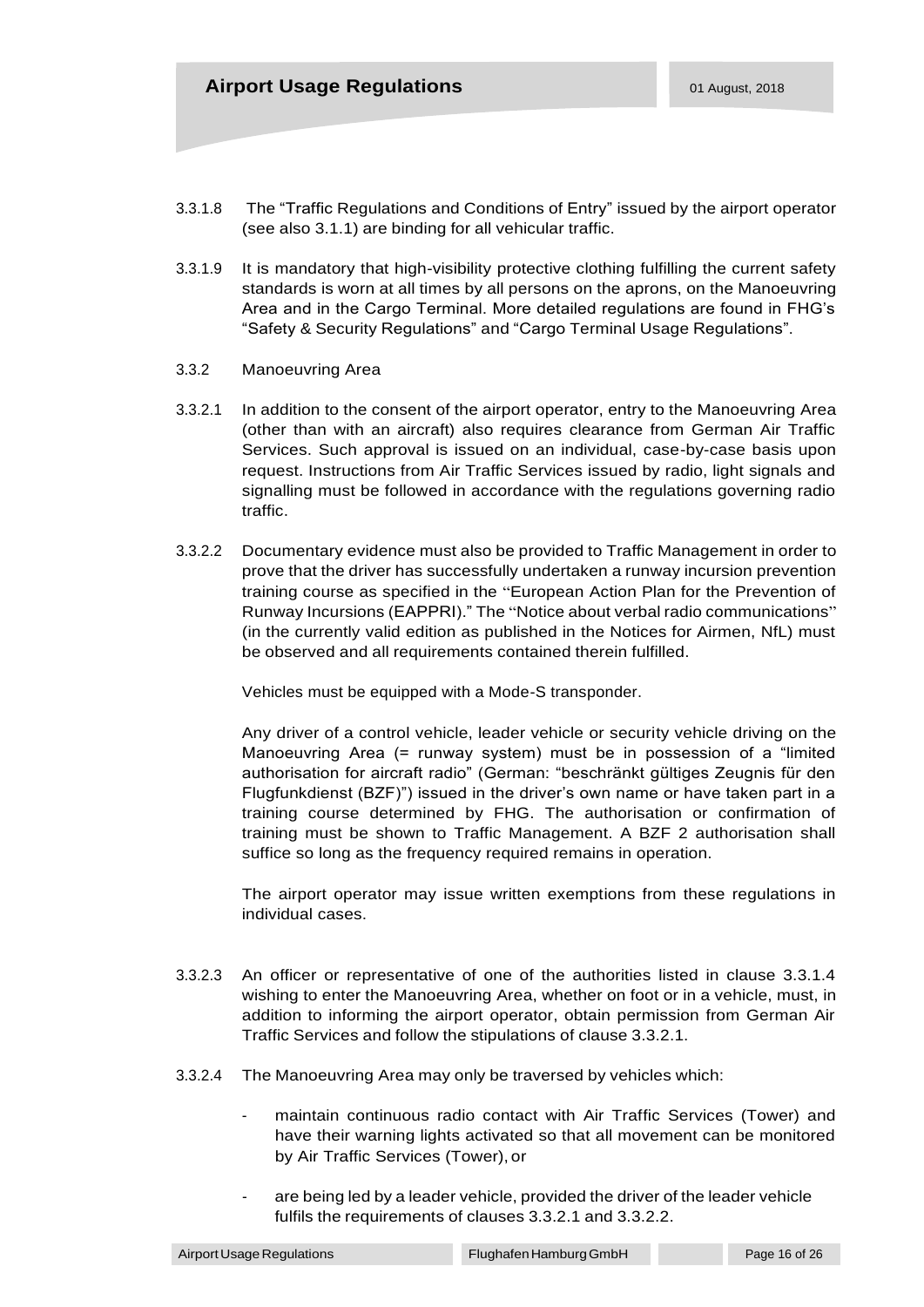The airport operator can, in agreement with German Air Traffic Services, permit exceptions.

- 3.3.2.5 Cyclists and pedestrians are generally prohibited from entering the Manoeuvring Area. In areas where the Perimeter Road ("Umlaufstrasse") crosses taxiways or taxilanes, an exemption may be granted in justifiable, exceptional cases and with special conditions applying. Under no circumstances may they deviate from the Perimeter Road ("Umlaufstrasse").
- 3.3.3 Aprons
- 3.3.3.1 The maximum speed permitted on the aprons is 30 km/h, except where traffic signs explicitly specify otherwise. The speed limit does not apply to emergency services vehicles and equipment clearly identifiable, by means of activated warning lights, as in active deployment for an incident or situation.
- 3.3.3.2 The aprons may only be traversed by vehicles licensed by the airport operator for the ground handling of aircraft, by leader vehicles, fire trucks, security vehicles, medical and rescue vehicles, site management and maintenance vehicles, snow and ice clearance vehicles and vehicles belonging to the responsible authorities. For all other vehicles, special consent is required from the airport operator.
- 3.3.3.3 The aprons may only be entered, whether on foot or in a vehicle, by persons in possession of an Entitlement Pass. The Entitlement Pass is issued by the airport operator upon completion of a course of training (clause 3.3.1.1).
- 3.3.4 The parking, storage and repair of automobiles, other surface vehicles and other items in hangars is subject to the agreement of the airport operator.
- 3.4 Accompanying animals

Animals must be restrained at all times. The only exceptions are for animals being used by the airport operator within the framework of security tasks, by third parties acting on the airport operator's behalf, by the Federal Police or by Customs.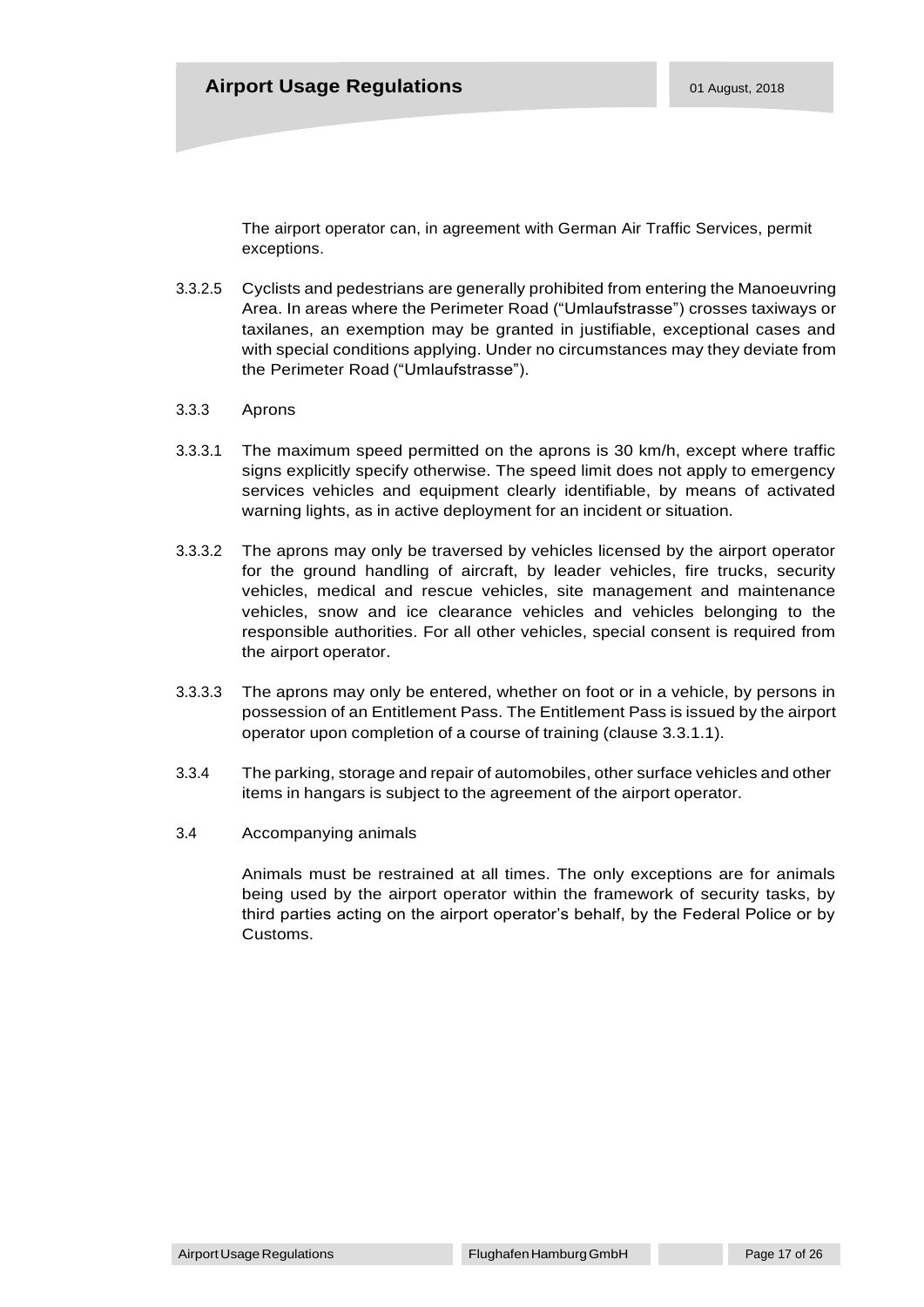#### 3.5 Cargo Terminal Usage Regulations

The current edition of the Cargo Terminal Usage Regulations applies.

# 3.6 Baggage

For security reasons, baggage must not be left unattended. Costs arising from security measures taken because of baggage which was either deliberately or negligently left unattended, along with any further damages arising as a result, may be charged to the person responsible; this also applies to the misuse of emergency facilities including emergency call facilities (see clause 5.5).

# 3.7 Assemblies

Assemblies must not threaten to disrupt the safety, security and proper functioning of airport operations at any time. Assemblies must be held exclusively in areas where there is no risk to the safety, security or proper functioning of airport operations. Any assembly to be held on the airport premises in the terminal areas must be notified in writing to the airport operator (email: FA/VVD@ham.airport.de) a minimum of 48 hours before the public announcement of the assembly; this is in addition to the regulatory requirement to register the assembly with the administrative authority responsible for assemblies and demonstrations. Should the cause for an assembly arise at short notice (urgent assembly), the assembly must be notified to the airport operator no later than when it is publicly announced. Notification of an assembly must include the nature and reason for the assembly, the names of the persons responsible, and details of the location, time and expected number of participants.

# 3.8 Camera monitoring and data protection

Surveillance cameras are installed on the operating premises. In some cases, these have been installed by public authorities. Some of the data recorded is stored.

Cameras are installed on the aprons to aid the airport operator in monitoring activities on taxiways and at parking positions so as to maintain the highest possible safety and security in the authorisation and conduct of taxiing movements and in ground handling activities at parking positions. This results in the collection of personal data (video images) of persons and companies involved in the ground handling process. There is no storage of such data. The legal basis for data processing is provided by EU-GDPR Art. 6f. Data from ground handling positions may be made available to all companies involved in the ground handling process for a fee. Companies involved in the ground handling process are required to inform their employees of the video surveillance and to obtain the consent of those employees. This duty applies regardless of whether the resepctive company itself makes use of the data.

Further information is available from the FHG Data Protection Officer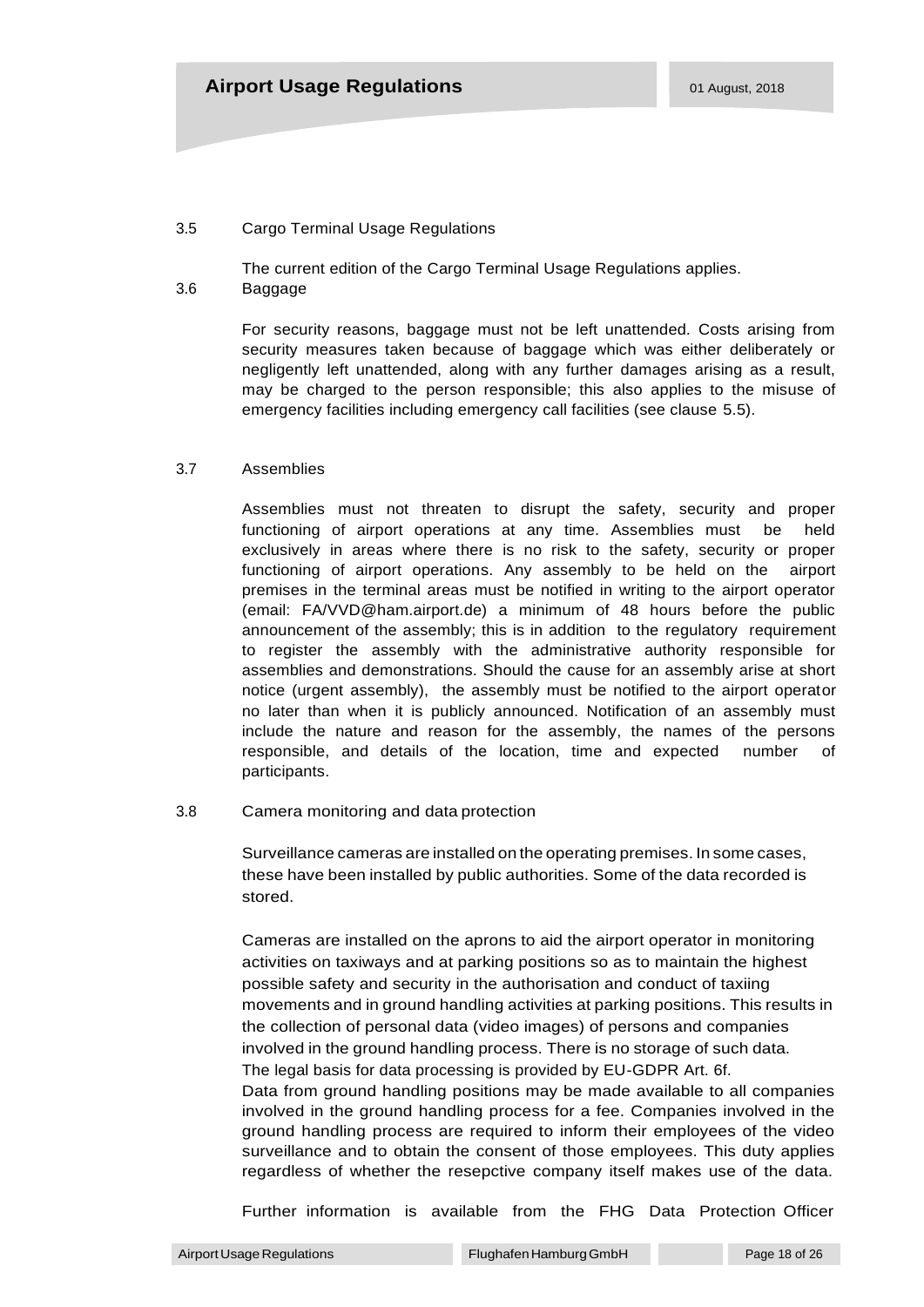(datenschutz@ham.airport.de).

#### **4. Other Activities**

4.1 4.1 (Commercial) activities at the airport

The airport operator's prior written consent is required for the installation of sales stands, mobile or otherwise, along with the sale or distribution of goods and similar activities, the creation of photographic, video, audio or film recordings for commercial purposes, and for any advertising events, user questionnaires or other surveys. Commercial activity on the airport premises is only permitted on the basis of an agreement with the airport operator. Permits issued are subject to a fee. This also applies to audio and visual recording and broadcasting. A commercial activity is also being practised on the airport premises when it is only being partially practised there.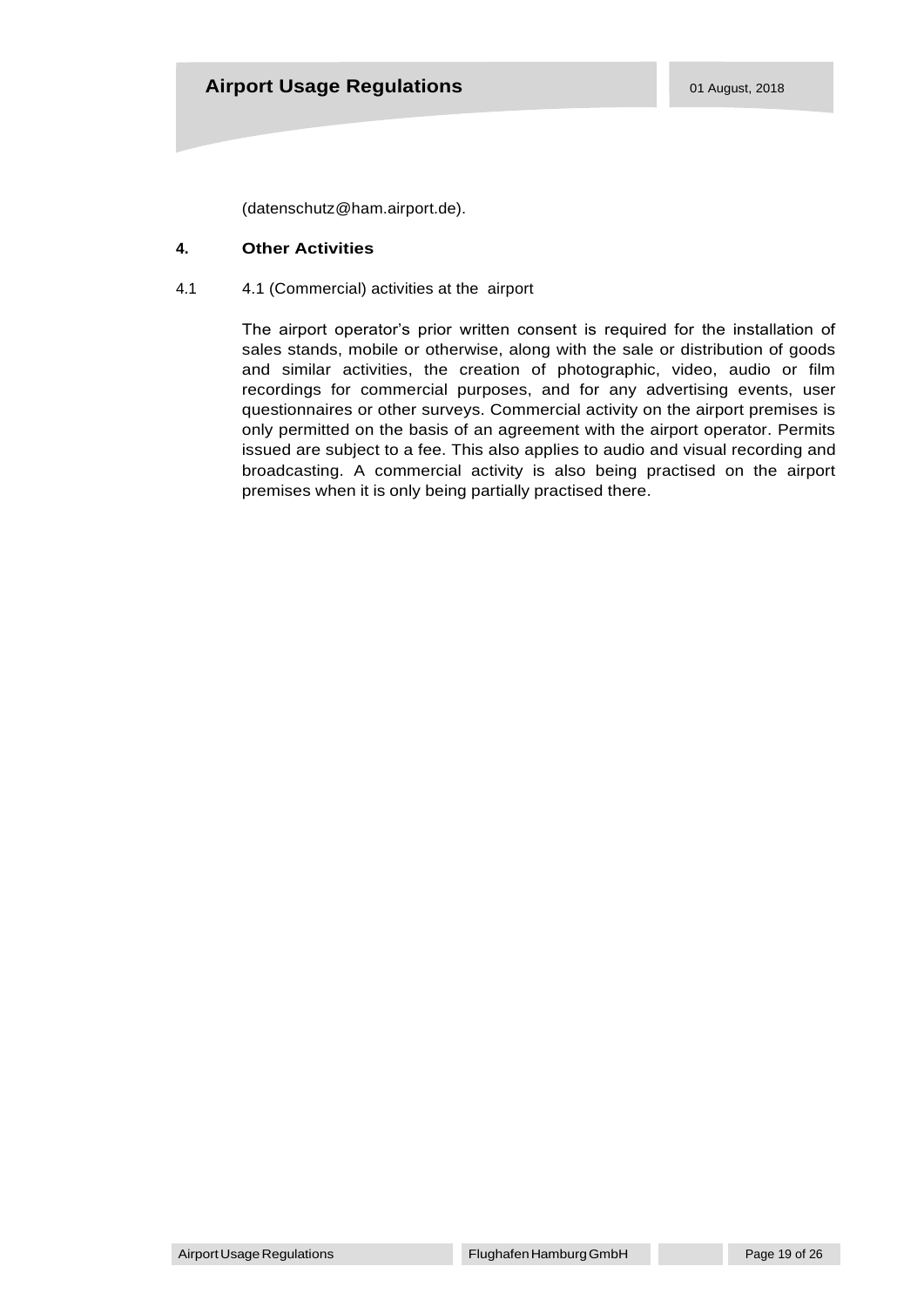#### 4.2 Collecting money, advertising, distributing printed material

The airport operator's prior written consent is required before any signage, advertising, notice or similar is posted or installed at the airport, before any advertising or propaganda material or similar is distributed, before any gatherings or assemblies are held, before any (live) music is performed and before any event or similar is held.

All forms of noise nuisance, spraying, writing, drawing, pasting of stickers or posters, soiling and otherwise defacing or misusing fittings, surfaces, ceilings, walls, etc., along with begging, or otherwise harassing airport users and, in particular, excessive use of intoxicating substances are strictly prohibited.

- 4.3 Storage, provision and transshipment of good/materials
- 4.3.1 Dangerous Goods in the sense of Art. 27 of the Air Traffic Act ("Luftverkehrsgesetz"), Art. 11 of the Aviation Security Act ("Luftsicherheitsgesetz"), Art. 2(1) and (2) of the Dangerous Goods Transportation Act ("Gefahrgutbeförderungsgesetz") and those regulations enacted to enforce their provisions, in particular nuclear fuels and other radioactive materials may only be stored and transhipped in those rooms authorised for the purpose, under full observance of legal requirements, and only with the consent of the airport operator or its delegated agent. The transshipment of dangerous goods and materials is fundamentally permissible at all aircraft ground handling positions. The airport operator shall announce any restrictions in a suitable manner.
- 4.3.2 Storage of freight, boxes and cartons, containers, building material, machinery etc. outside of those areas and rooms rented for the purpose is subject to the consent of the airport operator. Freight must be continually supervised.
- 4.3.3 When dealing with water-hazardous substances, the relevant regulations (e.g. "AwS", the "Ordinance on installations for handling water-polluting substances and on specialist companies") must be observed. (Safety information sheets must be supplied).
- 4.3.4 The airport operator must be informed of planned storage of water-hazardous materials, and also of the nature and extent of planned interaction with such materials.
- 4.3.5 Persons dealing with water-hazardous materials are responsible to ensure that the pollution of natural waterways along with other disadvantageous changes in those waterways cannot occur, by observing the applicable legal requirements. Such persons are individually responsible for obtaining permission from, and fulfilling their duty to report to, the relevant authorities. Any official permission granted for the storage, interaction with or usage of water-hazardous materials must be notified to the airport operator.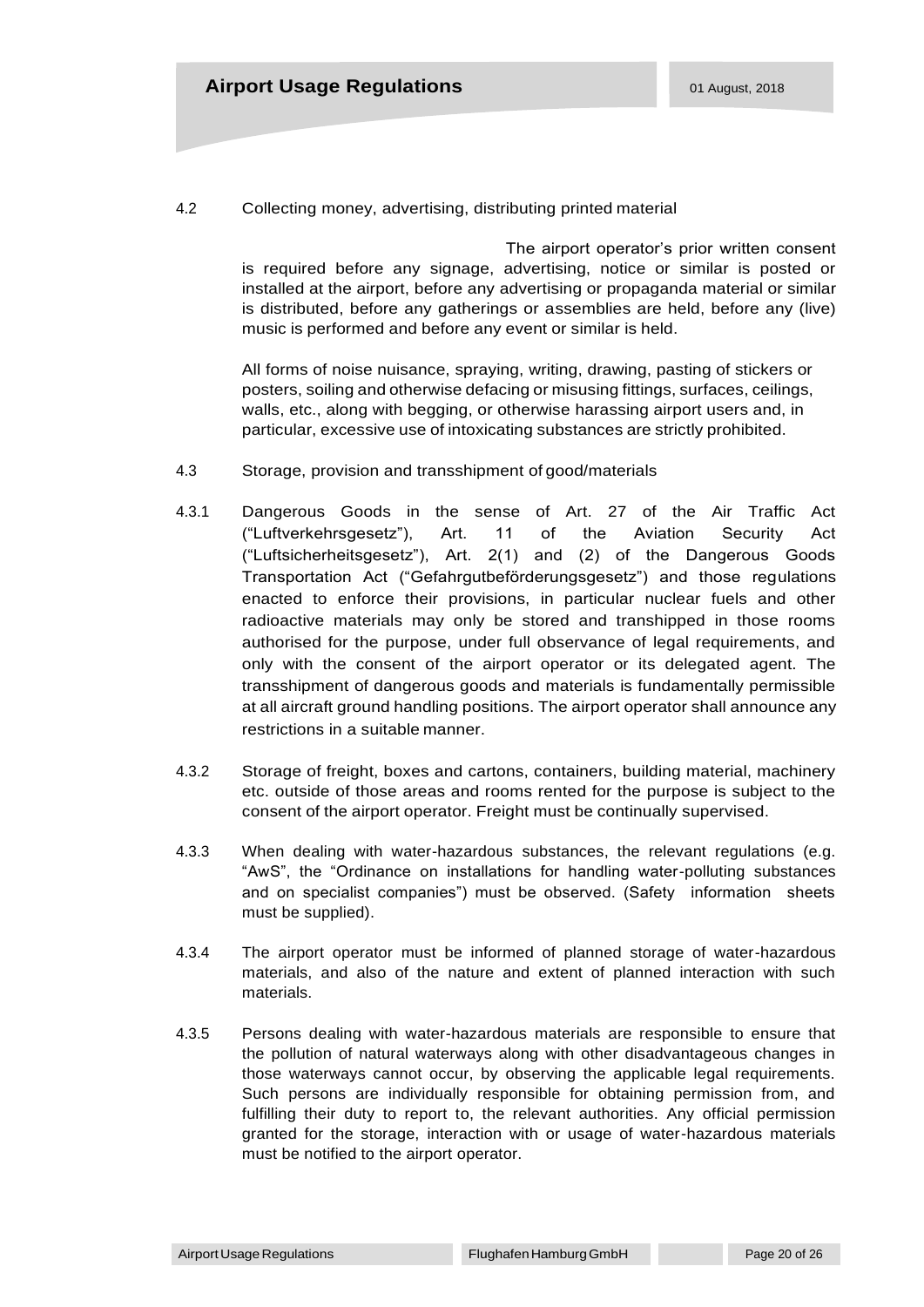4.3.6 Throughout the time whilst the transhipment and/or storage of dangerous goods is taking place, a representative of the airline or the shipping agent, able to provide all necessary information relating to the dangerous goods, must be reachable. In the case of an accident involving dangerous goods, the fire brigade must be informed immediately. The fire brigade is responsible for the coordination of response and for the protection against dangers to public safety. Those responsible for causing the incident shall be liable for all associated and resultant costs.

#### 4.4 Construction work

Before commencement, construction work must be agreed with the airport operator sufficiently in advance. The coordination and safety obligations on the part of those carrying out the work must be observed. The special regulations applying to construction work in water protection areas must be observed. The airport operator's permission or approval must be obtained where required for special activities on the operating premises (e.g. working with sources of heat, fire permit, electrical and shaft/excavation work).

# **5. Safety and Security Regulations and EASA Regulations**

- 5.1 Throughout the airport site (including in leased areas), radio-based means of communication may only be used when they are licensed and the airport operator has expressly agreed to their use (with the exception of aircraft equipment). Radio-based communication in the Manoeuvring Area and radiocoordinated sections of the aprons, except on the roads and parking areas, may only take place using the radio system made available by FHG. This requirement is not affected by the clearance obtained from Air Traffic Services (control tower) (see also clause 3.3.2). All vehicles operating in the above-named areas must be reachable using this radio system, and must therefore be appropriately equipped. Frequencies shall be assigned by the airport operator. Instructions issued by Central Apron Control using these frequencies must be followed immediately.
- 5.2 It is prohibited to bring items which have not been subjected to a security inspection into the security-controlled area of the airport (e.g. passing post over the fence).
- 5.3 The safety and security regulations, based on law and/or other statutory provisions (in particular on regulations referred to in these Airport Usage Regulations), and the "Fire Protection Regulations", each in the respective current edition, must be observed at all times.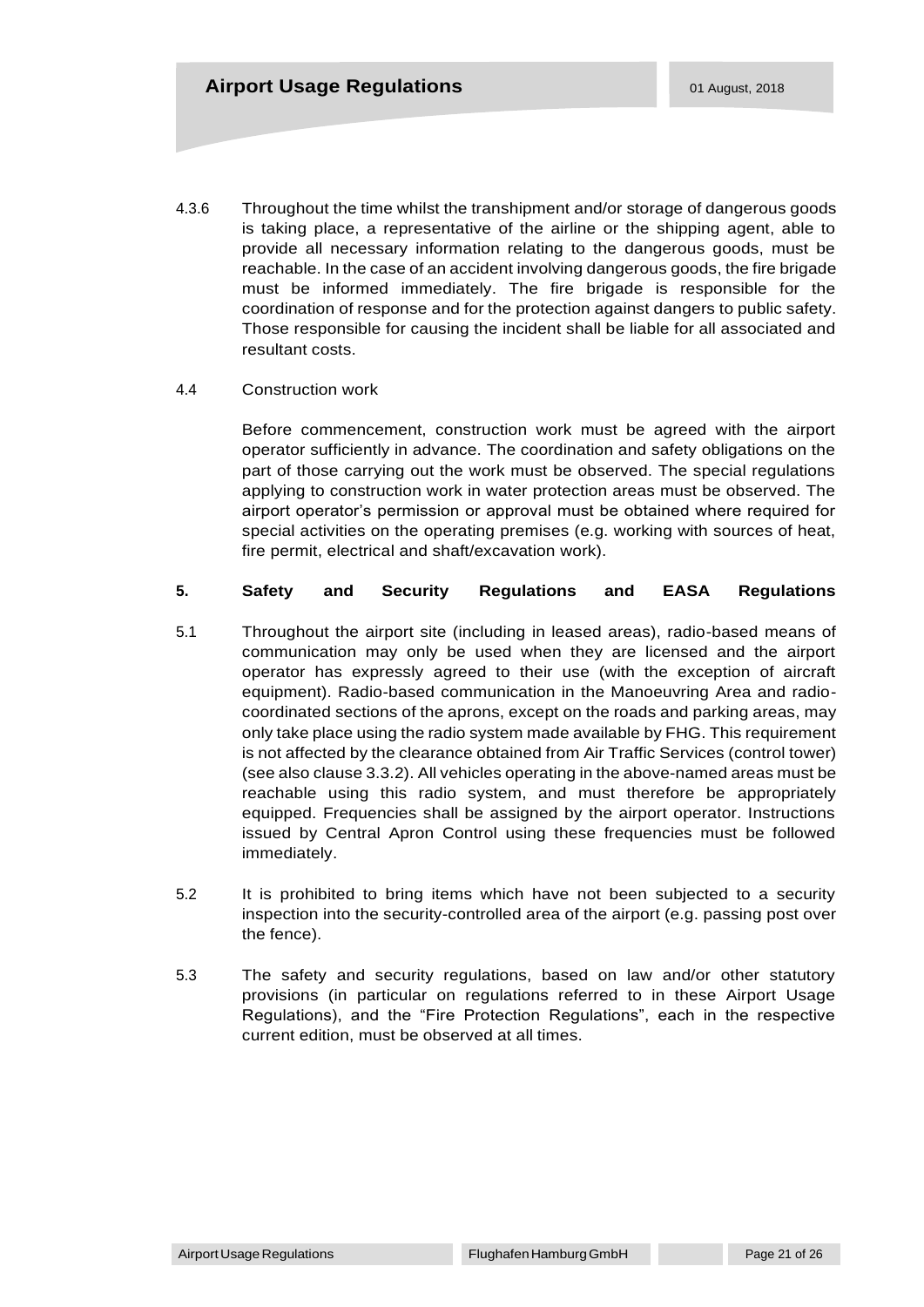The airport operator is responsible for operating and maintaining the airport in accordance with regulatory requirements and the principles of technical safety. In accordance with the requirements of ICAO Annex 14 and Annex 19 and of EU Regulation 139/2014, the airport operator has established and operates a Safety Management System (SMS). Persons, companies and authorities are required to cooperate with the provisions of this framework. This cooperation entails an obligation to ensure that, for all activities and processes within their field of responsibility, the regulations and guidelines of the airport operator with reference to the SMS are observed. Details may be found in the Aerodrome Manual. The SMS is subject to continuous enhancement and optimisation. The obligations arising from the SMS may change at any time. Person, companies and authorities are required to ensure they stay informed and abreast of changes as appropriate. The relevant information and documents may be viewed at the airport operator's offices during normal business hours. In the case of violation – especially where the SMS is ignored or dismissed – the airport operator may refuse access to the airport premises or, specifically, to the security-sensitive area, by means of blocking individual airport ID passes or all airport ID passes for the personnel of the company or authority, or by other means.

- 5.4 EASA (the European Aviation Safety Agency) issues binding regulations affecting aviation in the wider sense, serving to ensure and improve security and safety with regard to aviation. Regulations issued by EASA are to observed. Every delivery or provision of service to the airport operator must conform to the applicable EASA regulations.
- 5.5 The misuse of alarm and emergency equipment (see clause 3.6) is prohibited, as is the filming and photographing of the security checkpoints along with the blocking of rescue and escape routes.

# **6. Objects Found at the Airport**

Items found on the airport premises must be handed over to the airport operator without delay (e.g. at the landside Hamburg Welcome Center or the Auskunft/Information point). The provisions of Articles 965 - 977 of the German Civil Code (BGB) apply.

# **7. Environmental Protection**

# 7.1 Pollution

Contamination of pollution of airport facilities must be avoided. Overfilling when refuelling already represents an environmental offence. Wherever necessary, oil catchpans must be used. Contamination and pollution must be correctly and properly removed by the persons responsible for causing them; should this not occur, the airport operator may arrange for the removal of the pollution or contamination at the expense of those responsible. Under all circumstances, the Airport Fire Brigade must be informed of the incident without delay (call 112 on internal phones, or +49 40 5075 112 from mobile telephones).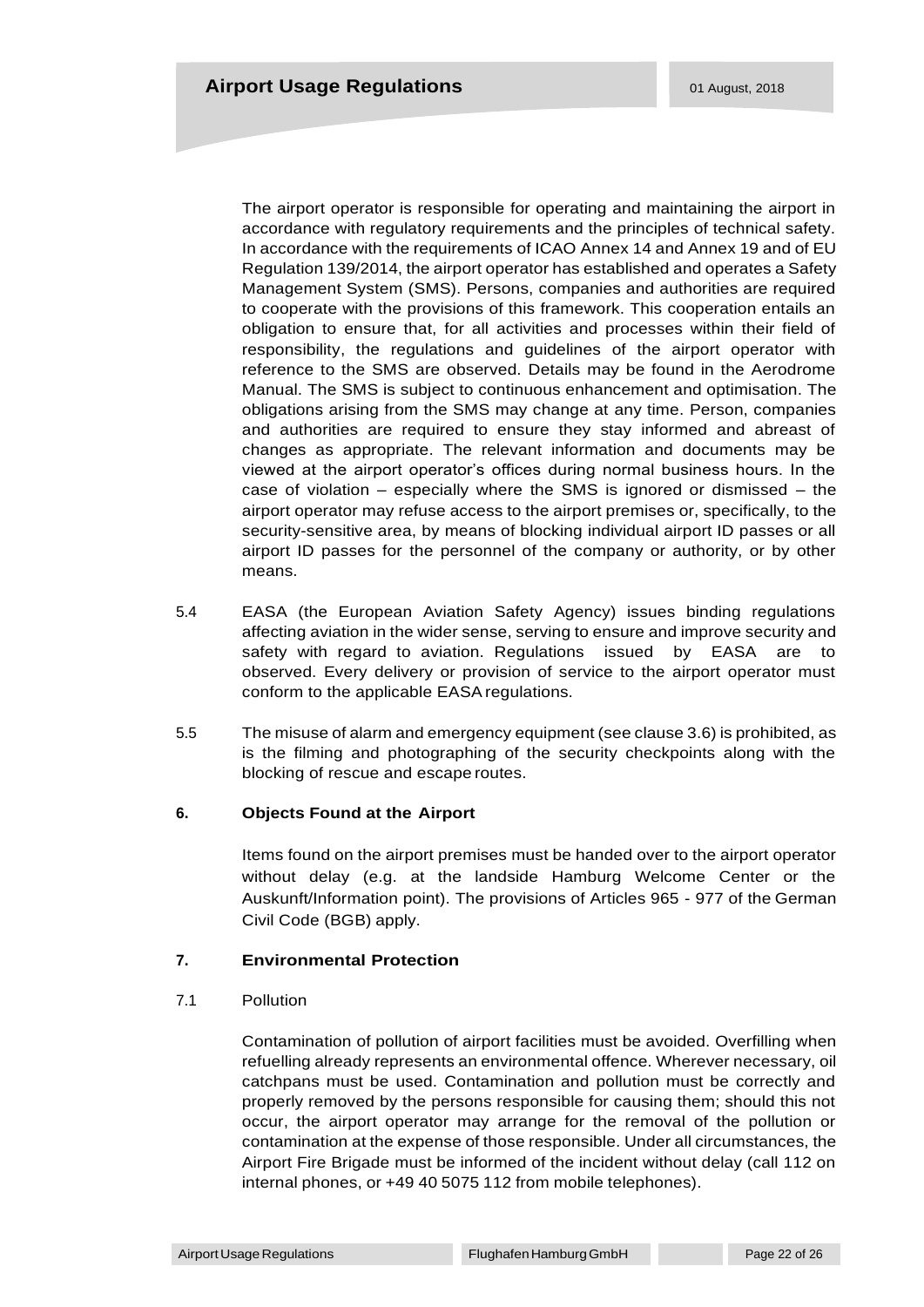Culpable contamination, mess or soiling may result in a charge of at least  $\epsilon$ 20.00 for cleaning expenses; this also applies to soiling caused by dogs. Proof that the actual damage was less than this is not relevant to this regulation.

- 7.2 Waste Water
- 7.2.1 Except where the airport operator has ordered otherwise, only normal waste water may be allowed into the waste water drains. The current edition of "General rules for the discharge of waste water into sewerage facilities" applies (Official Gazette / Amtlicher Anzeiger No. 97 from 11 Dec. 2009, pp. 2378f). Discharges which do not consist of normal waste water, along with the relocation of a facility, which will have a significant effect on the nature or quantity of waste water, require without exception official approval from the relevant authorities and the written agreement of the airport operator.

To ensure orderly waste water disposal, the airport operator may establish further regulations. In particular, the airport operator may regulate the quantity and nature of waste water generated by individual airport users. Violators must indemnify the airport operator from third party claims.

- 7.2.2 Employees of the airport operator shall be granted access to service and operational rooms for the purpose of monitoring and inspecting installations and/or removing improper discharges at all times. The airport operator must be notified about the storage of water-hazardous materials. The airport operator may issue more specific instructions.
- 7.2.3 Only CFC-free detergents, cleaning materials and lubricants may be used.
- 7.2.4 Aircraft de-icing material may only be used with the prior permission of the airport operator and only in the areas designated for the purpose. The airport operator shall be informed of the chemical composition of the aircraft de-icing material when permission is applied for. This information shall take the form of an experts report in accordance with Appendix 1 of the document, "De-icing material in waste water from airports Guidelines", produced by the Federal-State Management Group in line with the provisions of Art. 7a of the Water Resources Act (WHG, "Wasserhaushaltsgesetz").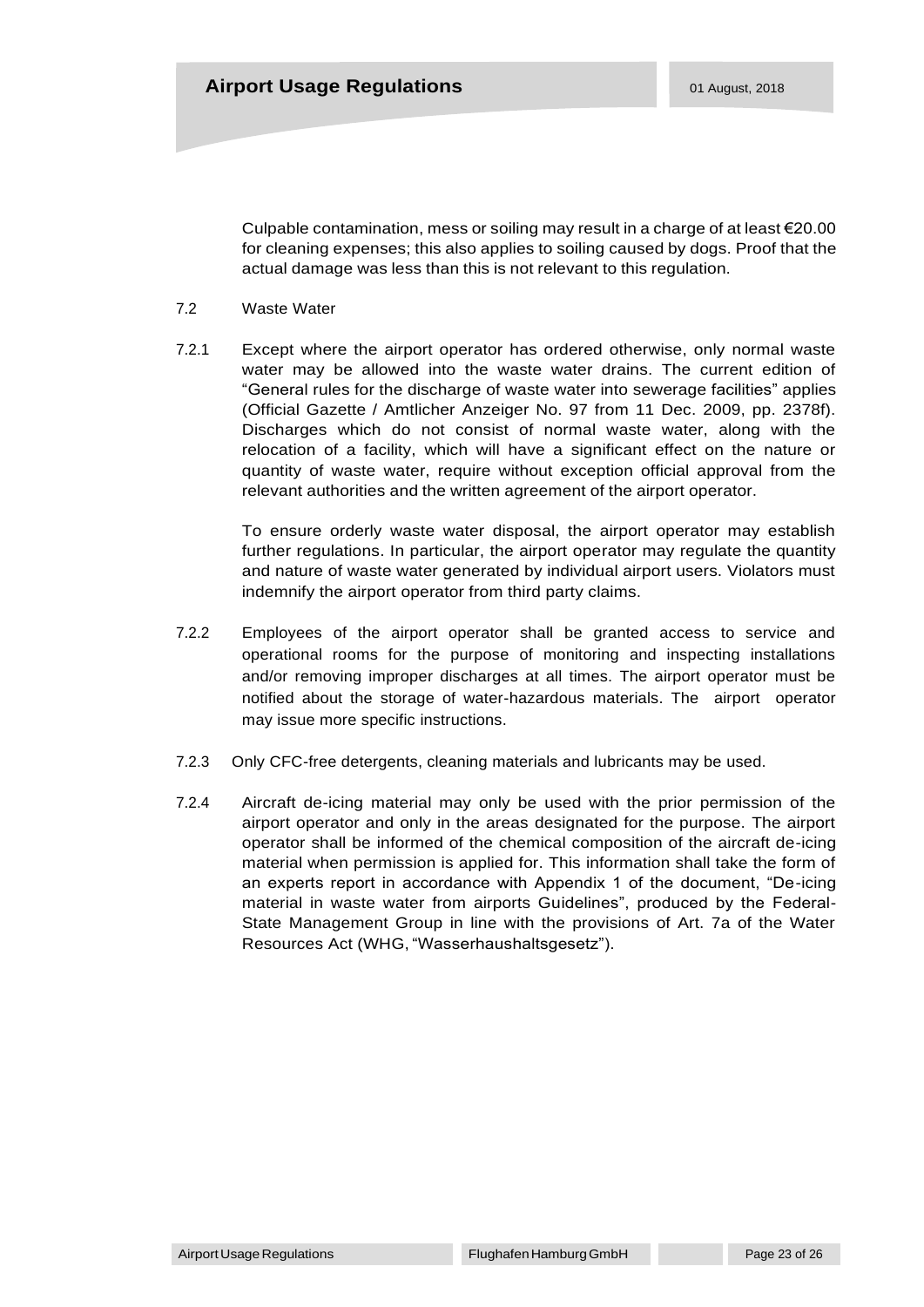#### 7.3 Waste

The production of waste is to be kept to a minimum. Pollutants in waste shall be reduced as far as possible or avoided completely. Searching through rubbish bins and waste containers along with taking items from them is strictly prohibited, as is the disposal of waste other than in the containers provided for the purpose or in any other way causing any form of contamination or mess. The collection of bottles or cans with refundable deposit from waste containers and other such containers is also prohibited. FHG tolerates such collection of bottles or cans provided it does not cause any significant disruption for users of the airport and persons working at the airport. FHG is entitled to forbid individuals or all persons from collecting bottles and cans at any time when this is in the interest of airport operations. For more specific information and regulations, see the current edition of the "Waste Disposal Regulations" (Appendix 1).

- 7.4 Air Pollution
- 7.4.1 Motors should only be left running when it is absolutely necessary.
- 7.4.2 As of 1 December, 2013, irrespective of the place of manufacture, the motors deployed in vehicles and equipment must, at the time of entering service within the airport premises, fulfil the European and EuroMot Regulations appropriate to the year of manufacture. Other than in exceptional circumstances, vehicles and equipment being newly deployed on the airport premises should not be older than five years.
- 7.4.3 Smoking outside the specially marked smoking zones and smoking cabins is prohibited. This also applies to e-cigarettes and similar products.
- 7.5 Reduction of energy consumption levels

Flughafen Hamburg GmbH is certified according to EMAS, ISO 14001 and the Airport Carbon Accreditation scheme. One of the aims of these certification programmes is the ongoing reduction of energy consumption and/or the attainment of climate-neutral growth. Every user of the airport site is therefore required to be careful in the use of energy.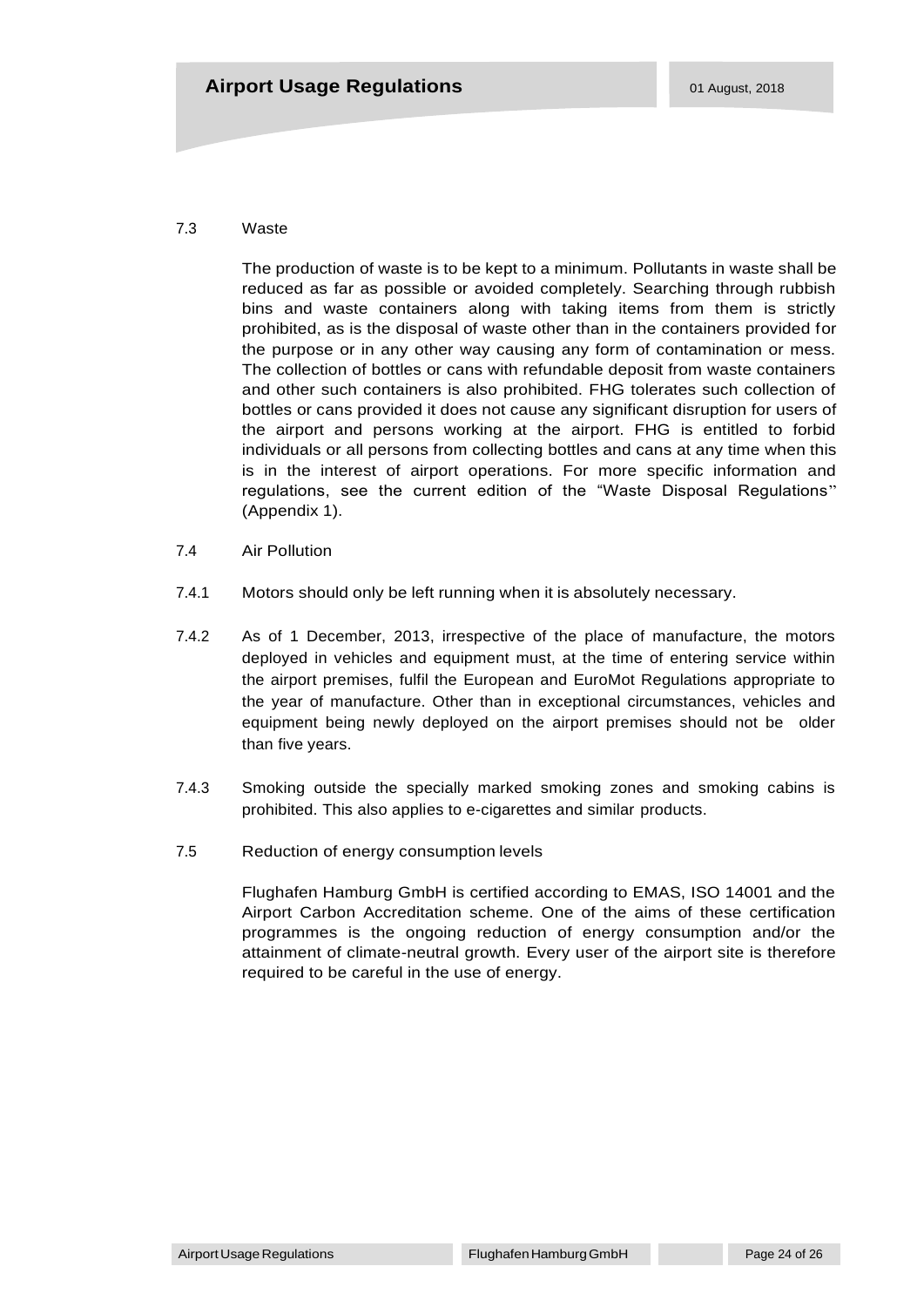#### **8. Insurance**

Any company engaging in commercial or other activities at the airport must have sufficient operational liability insurance and environmental liability insurance. For vehicles deployed in the security-controlled area, third party liability insurance with the highest possible coverage level must be taken out to cover the operation of the vehicles on the airport site.

#### **9. Violation of the Airport Usage Regulations and Authorisations**

- 9.1 Any violation of these Usage Regulations or of instructions issued by the airport operator on the basis of these Usage Regulations may result in expulsion and banning from the airport premises, criminal prosecution and/or damage claims.
- 9.2 In such cases where the operational processes at the aerodrome are endangered or interrupted by behaviour imputable to a service provider or self-handling carrier (according to Art. 2 of BADV) or where the requirements of Art. 8 of BADV are not fulfilled, the Airport Operator is entitled to take whatever actions are necessary. The service provider or self-handling carrier involved in the situation shall be given the opportunity to make a statement in advance. The airport operator's right to terminate the contractual relationship with the service provider or self-handling carrier without notice remains unaffected by these provisions. (Art. 10 Para. 2BADV).
- 9.3 All agreements, licenses and permissions required by these Usage Regulations must be obtained in advance.

# **10. Place of Fulfilment and Competent Jurisdiction**

The place of fulfilment and the competent jurisdiction for obligations and legal disputes arising from these Usage Regulations is Hamburg.

#### **11. Person Authorised to Accept Service of Documents**

Aircraft operators neither resident nor having a registered branch office in Germany must nominate for the airport operator upon demand a person authorised to accept service of documents.